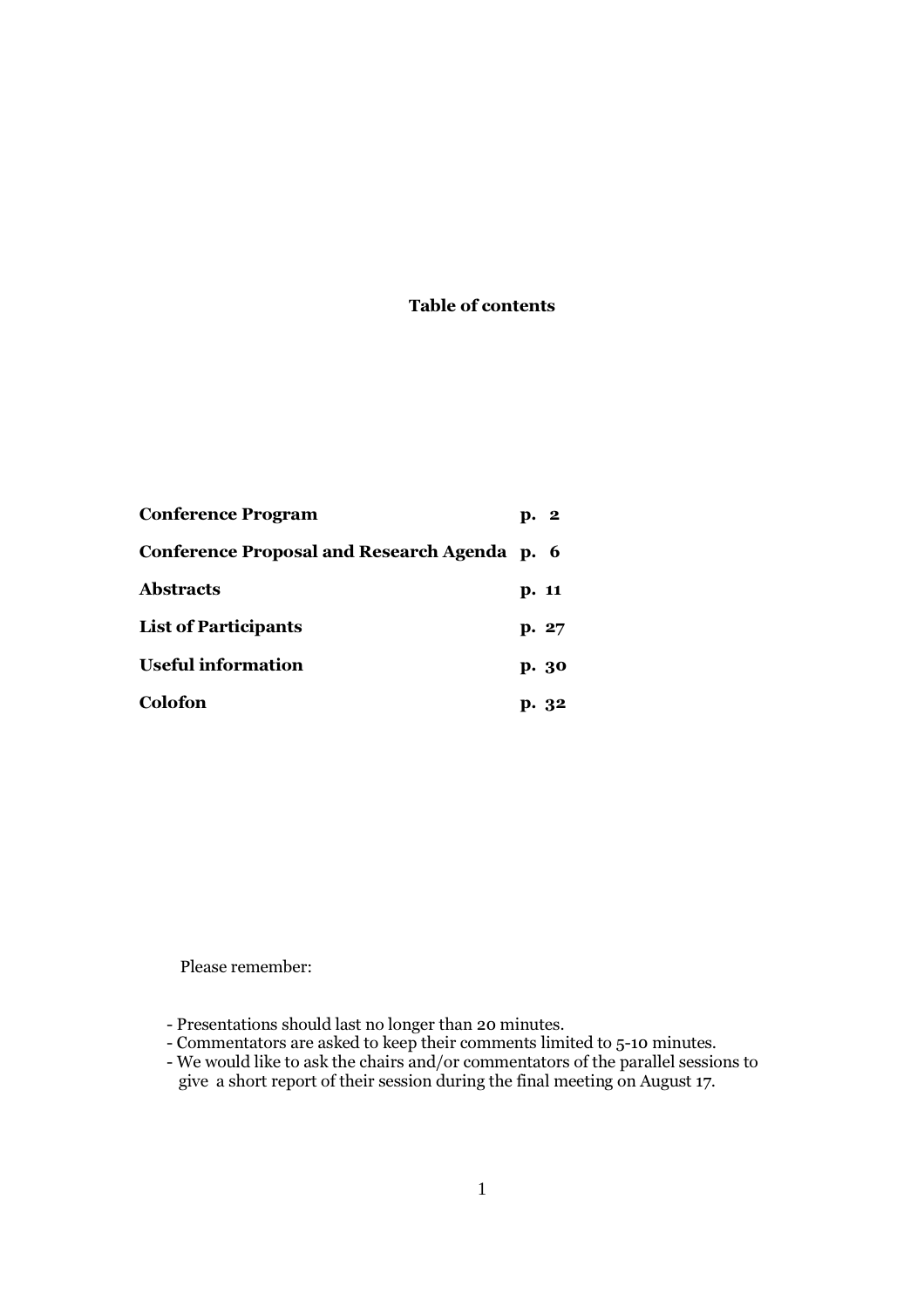## DAY I UNIVERSITY OF COLOMBO – Senate Room –

| $09.00 - 10.00$ | Registration                                               |
|-----------------|------------------------------------------------------------|
| $10.00 - 10.15$ | Welcome address:                                           |
|                 | Nira Wickramasinghe<br>Leonard Blussé                      |
| 10.15-10.45     | Introduction to the conference theme<br><b>Jos Gommans</b> |

## Central Session I: Coast and Hinterland

10.45 – 13.00 (coffee break 11.45 – 12.00)

Chair: Nira Wickramasinghe Comments: Rajat Datta

| 1. Remco Raben   | On being land-locked: Shrinking horizons and<br>imperial geographies in Mataram (Java) and<br>Kandy (Sri Lanka) in the mid-17th century |
|------------------|-----------------------------------------------------------------------------------------------------------------------------------------|
| 2. Om Prakash    | The coast and the interior – Europeans in Asia<br>in the early modern period                                                            |
| 3. Yogesh Sharma | The coast and the interior – arteries of trade<br>in 17th-century Mughal India Pius                                                     |
| $13.00 - 14.00$  | Lunch                                                                                                                                   |

### Central session II: Representations I

14.00 – 16.30 (coffee break 15.20 – 15.40)

Chair: Pius Malekandathil Comments: Charles Jeurgens

1. Catherine Raymond Contextualisation of the first appearance of Europeans in Southeast Asian Buddhist wall paintings in the mid-17th through the early 18th centuries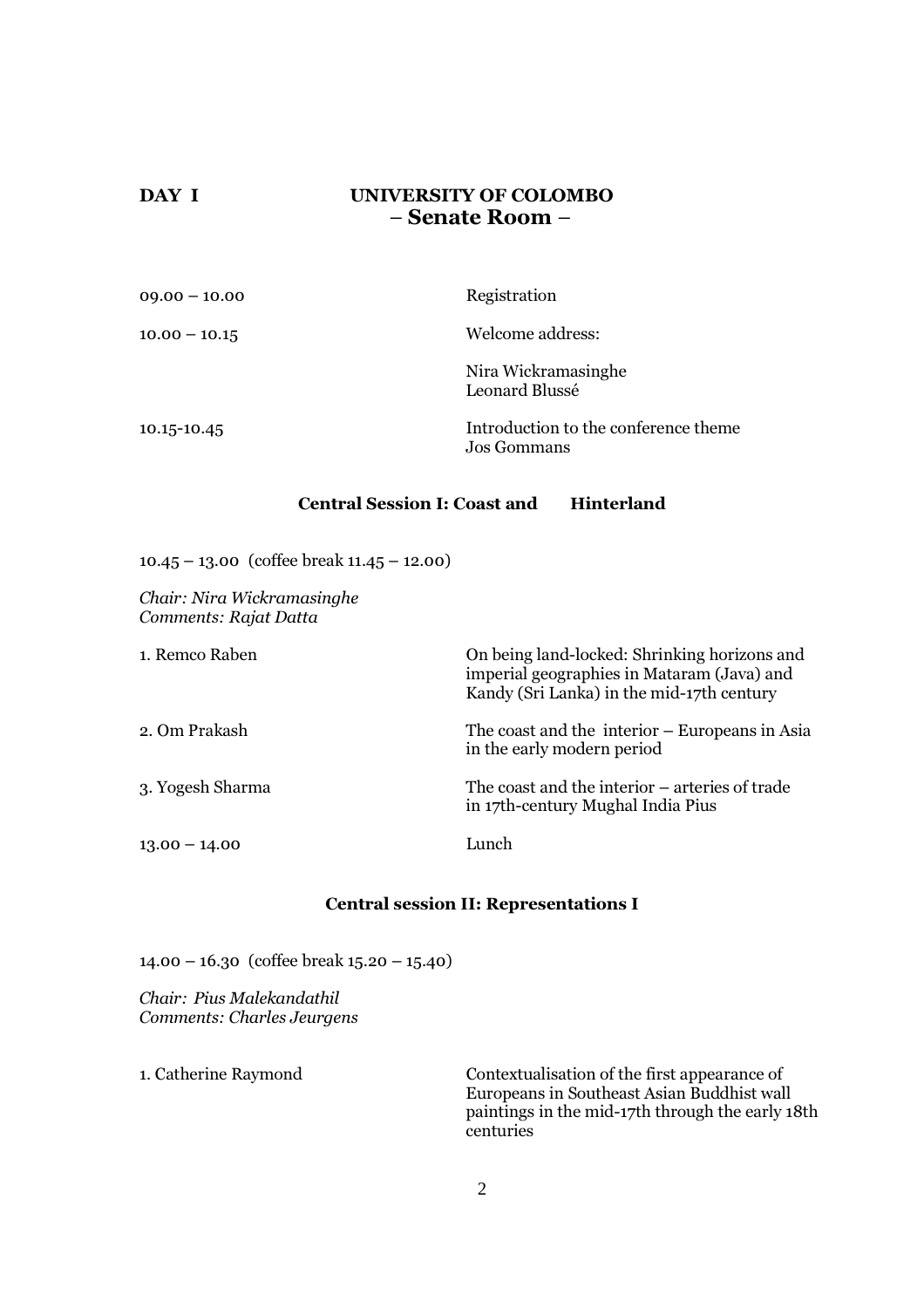| 2. Corinna Forberg    | What does the emperor of India look like?<br>European representations of Indian rulers<br>and staff $(1650 - 1740)$              |
|-----------------------|----------------------------------------------------------------------------------------------------------------------------------|
| 3. Manjusha Kuruppath | When Vondel looked eastwards: a study of<br>representation and information transfer in<br>Joost van den Vondel's Zungchin (1667) |
| $16.30 - 17.30$       | <b>Business meeting Encompass II</b>                                                                                             |
| 18.00<br>19.30        | Arrival at the hotel<br>Departure for Dinner                                                                                     |

\*\*\*

# DAY II UNIVERSITY OF COLOMBO - Arts Fac. Board Room / Dep. of Economics Seminar Room -

## Parallel sessions I

9.15 – 12.30 (coffee break 10.15 – 10.30)

## A. Representations II(Arts Faculty Board Room)

Chair: Alicia Schrikker Comments: Catherine Raymond

| 1. Carolien Stolte | Textual reproduction – the curious<br>gestation of the Dasávatara manuscript by<br>Philip Angel                                                   |
|--------------------|---------------------------------------------------------------------------------------------------------------------------------------------------|
| 2. Renee Spierings | Seeing Ceylon: the construction of visual<br>representations in the works of Esaias<br>Boursse (1661-1669) and Albrecht Herport<br>(1669)         |
| 3. Lennart Bes     | Toddlers, Widows and Bastards Enthroned.<br>Dynastic Succession in Early-Modern South<br>India                                                    |
| 4. Yedda Wang      | Aboriginal Communities and European Rivalry<br>in North Formosa (1626-1668): with a special<br>focus on The Basay as The Merchant of<br>Merchants |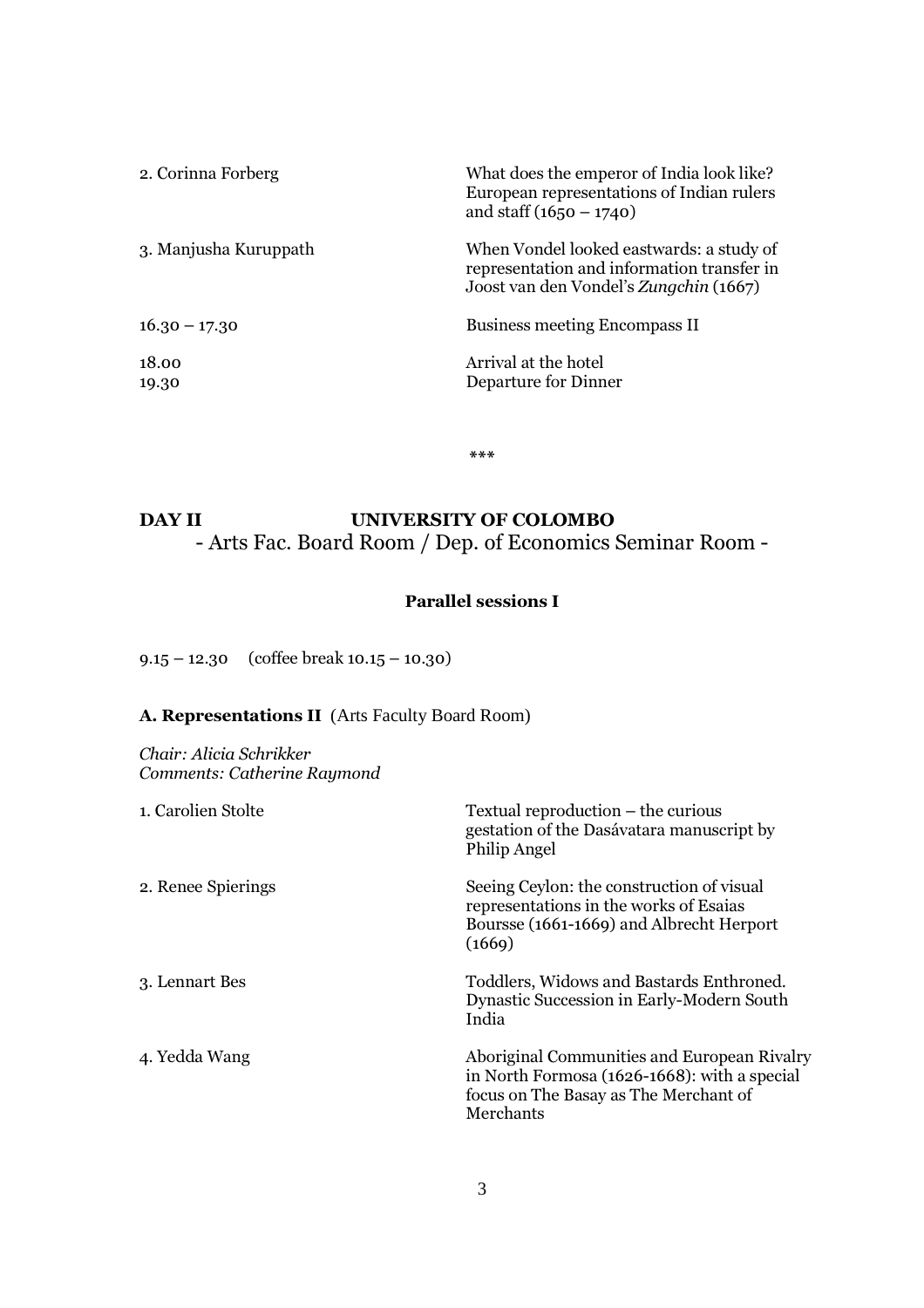## B. Bay of Bengal (Department of Economics Seminar Room)

Chair: Bambang Purwanto Comments: Remco Raben

| 1. Sher Banu Latiff Kahn | The VOC, Aceh and its vassal state of Perak:<br>a narrative of response, resistance and<br>resilience in the latter half of the 17th century |
|--------------------------|----------------------------------------------------------------------------------------------------------------------------------------------|
| 2. Martha Chaiklin       | Ayutthaya: the ivory kingdom                                                                                                                 |
| 3. Murari Kumar Jha      | Linkages between the coast and the hinterland<br>of Bihar: the Gangetic highway during the 18th<br>century                                   |
| 4. Pimmanus Wibulsilp    | Arcot: the formation of the first independent<br>Muslim kingdom in the Hindu Tamil Nadu land<br>(the late 17th century to the 18th century)  |
| $12.30 - 13.30$          | Lunch                                                                                                                                        |

# Central session III: Indian Ocean Connections

(Arts Faculty Board Room)

 $13.30 - 15.00$ 

Chair: Ruby Maloni Comments: Om Prakash

| 1. Rajat Datta     | Money Use and Monetization in Early<br>Modern India: A View from the East                                  |
|--------------------|------------------------------------------------------------------------------------------------------------|
| 2. Ghulam Nadri    | The indigo trade of the Dutch East India<br>Company in the early 17th century                              |
| 3. Ranjit Jayasena | Interlocking VOC stations, connected material<br>culture: recent excavations in Mauritius and<br>Sri Lanka |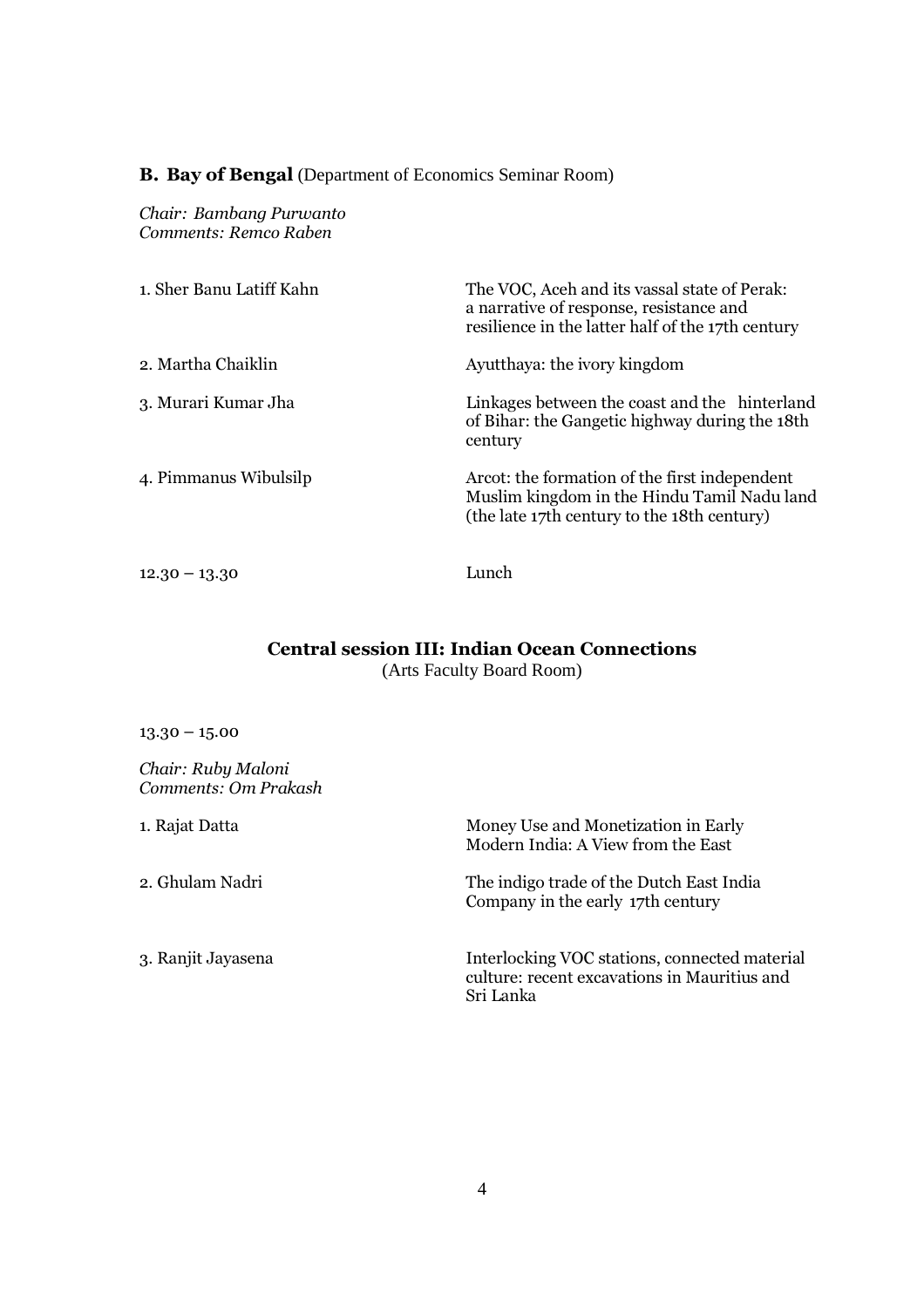## Parallel sessions II

15.15 – 17.30 (tea break at 16.00 – 16.15)

## A. Connections across the Chinese Seas (Arts Faculty Board Room)

### Chair: Leonard Blussé Comments: Bambang Purwanto

| 1. Hoang Ahn Tuan | Engineering socio-economic transformation:<br>global trade and the Vietnamese integration in<br>the early modern period. |
|-------------------|--------------------------------------------------------------------------------------------------------------------------|
| 2. Weichung Cheng | Admiral Shih Lang's secret proposal of returning<br>Taiwan to the VOC                                                    |
| 3. Ariel Lopez    | Divergent narratives of two Sultanates:<br>Maguindanao and Sulu in the 18th century                                      |
| 4. Carl Feddersen | Speelman's diplomatic model in the "Notitie" –<br>The Cases of Arung Palakka and Karaung<br>Karungrung                   |

## **B.** Connections across the Arabian Sea (Department of Economics Seminar Room)

| Chair: Jos Gommans<br>Comments: Ghulam Nadri |                                                                                                                                                  |
|----------------------------------------------|--------------------------------------------------------------------------------------------------------------------------------------------------|
| 1. René Barendse                             | The structure of Portuguese trade in Western<br>India in the thirties of the 17th century                                                        |
| 2. Pius Malekandathil                        | Shifting from inland to the frontiers of<br>coastal societies: a study of the integration<br>of coastal northern Konkan with the Mughal<br>world |
| 3. Ruby Maloni                               | Maritime cities and their hinterland: Surat<br>as a counterpoint to Bombay                                                                       |
| 4. Binu John Parambil                        | The Dutch East India Company and the opium<br>trade in Malabar                                                                                   |
| 18.00<br>19.30                               | Arrival at the hotel<br>Departure for Dinner                                                                                                     |
|                                              | $***$                                                                                                                                            |

5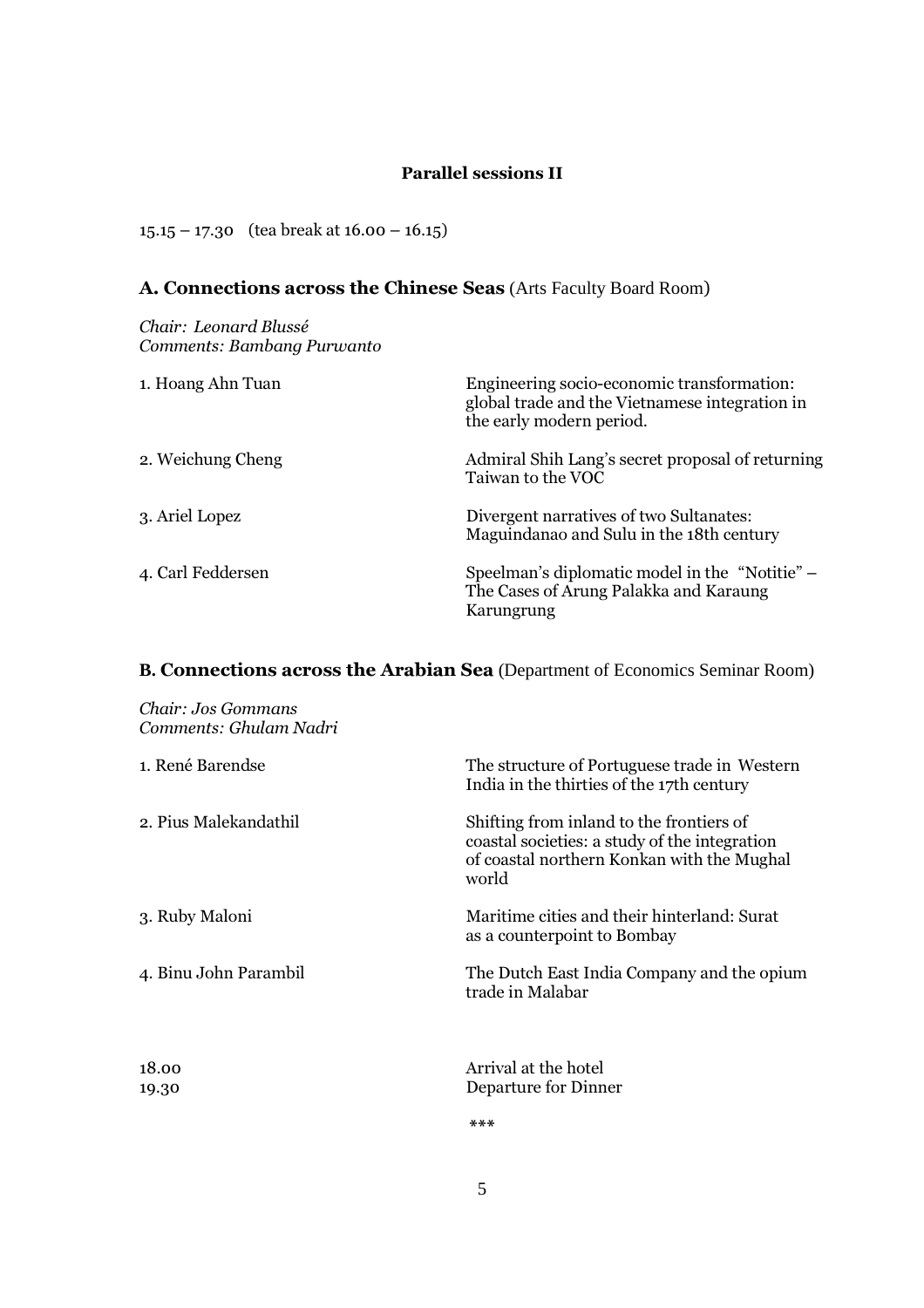## DAY III POSTGRADUATE INSTITUTE FOR ARCHAEOLOGY/ SRI LANKA NATIONAL ARCHIVES

## Roundtable discussion

(Postgraduate Institute for Archaeology)

09.30 – 10.00 Coffee

10.00 – 12.00 Round-table discussion with reports from the commentators

Chairs: Leonard Blussé and Jos Gommans

12.00 – 12.45 Lunch

#### Treasures in the Sri Lanka National Archives (Sri Lanka National Archives)

 $13.00 - 15.00$ Chair: Lodewijk Wagenaar

1. Jinna Smit Something old, something new, something

|                                                                             | borrowed, something blue: the Mutual Cultural<br>Heritage Program of the Nationaal Archief |
|-----------------------------------------------------------------------------|--------------------------------------------------------------------------------------------|
| 2. Nirmal Dewasiri, Nadeera Seneviratne,<br>Alicia Schrikker and Kate Ekama | Impressions and samples of the rich holdings<br>of the Sri Lanka National Archives         |
| $15.00 - 15.15$                                                             | Tea                                                                                        |
| 15.15                                                                       | Departure for City Tour                                                                    |
| 17.00                                                                       | Arrival at the hotel                                                                       |
| 18.00                                                                       | Departure for Farewell Dinner                                                              |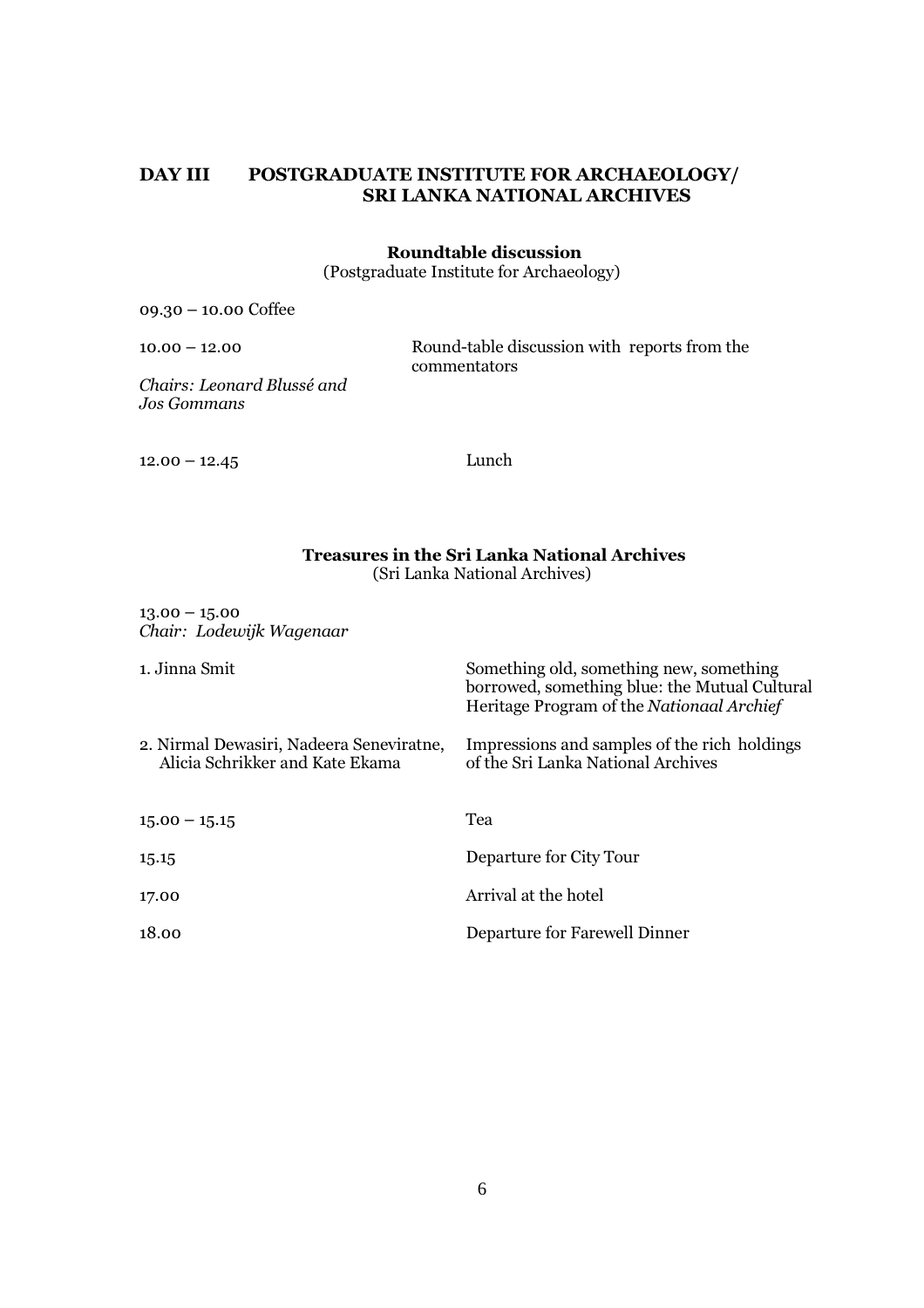\*Conference Proposal and Research Agenda

## The Rise of Asia's Maritime Frontiers Old and New Regimes at the Interface of Coast and Interior, c. 1650-1720

 … puisque le voyageur qui court jusqu'au bout du monde ne trouve jamais que ce qu'il apporte : son humaine condition.

#### Paul Hazard<sup>1</sup>

#### The historical setting: Coastal breakouts

So far, the process of early-modern European expansion has been primarily investigated as a (Western-) European phenomenon. As such, historians still highlight the 'superiority' of Western institutions (for example the companies, 'trust', property, etc.) and Western ways of warfare. This Eurocentric perspective tends to neglect the autonomous, Asian context in this process. As is clearly demonstrated in recent studies on South Asia, mainland Southeast Asia and China, the early-modern societies of Asia were far from static entities merely reacting to Western expansion. Instead, they were highly dynamic political economies deploying a rich variety of push and pull forces vis-à-vis Europeans and other 'foreigners'.

When taking a closer look at the seventeenth-century Asian setting of European expansion, the crises of the anciens régimes of the three large continental empires—Safavid Iran, Mughal India and Ming China—are a striking phenomenon. Although these empires were affected by the more global, fiscal crisis of the seventeenth century—the result of demographic growth and geopolitical overextension—much of their decline can be attributed to the concurrent rise of their maritime peripheries.<sup>2</sup> The latter was the result of two centuries of sustained commercial and monetary expansion, mainly triggered from the sea, which made it increasingly difficult for the imperial authorities—mostly having a Central Asian background and based in capitals in the (semi-) arid interior—to keep these ever more resourceful coastal provinces at bay. Thus the decline of the Safavid Empire almost simultaneously occasioned processes of Arab state-formation along the southern shores of the Persian Gulf. In South Asia, the period that saw the decline of the Mughal Empire simultaneously witnessesed the rise of de facto more autonomous regional polities like Bengal and Hyderabad, with major outlets to the sea.<sup>3</sup>

Against this conspicuous rise of the littoral in West and South Asia, however, stands the restoration of centralist, 'interior' rule, first in mainland Southeast Asia and later in East Asia. At a somewhat earlier stage, some of these dynasties seem to have simply turned away from the sea, as in the case of the Tokugawa dynasty in Japan and, to a lesser extent, the restored Toungoo dynasty in Burma, remarkably enough both in the year 1635.4 However, at the maritime crossroads of Bengal and Burma, the state of Arakan was able to continue its

 1 First page of Chapter 1 of P. Hazard, *La crise de la conscience européene, 1680-1715* (Paris, 1935).

<sup>2</sup> For a discussion on the seventeenth-century crisis, see J.A. Goldstone, *Revolution and Rebellion in the Early Modern World* (Berkeley, 1991).

<sup>&</sup>lt;sup>3</sup> For the developments along the Persian Gulf, see J. Gommans, *The Rise of the Indo-Afghan Empire, 1710-1780* (Leiden, 1995), 36-37. For the process of regional centralization in South Asia, see the introduction of M. Alam and S. Subrahmanyam in *The Mughal State, 1526-1750* (Delhi, 1998).

<sup>&</sup>lt;sup>4</sup> Although the Burmese state turned more towards the interior, Lieberman tends to stress seventeenth- and eighteenth-century continuity. Overall, though, it seems that overseas trade is becoming less important compared to domestic agricultural development and the overland trade with Yunnan; see V. Lieberman, 'Secular Trends in Burmese Economic History, c. 1350-1830, and their Implications for State Formation', *Modern Asian Studies* 25 (1991): 1-31.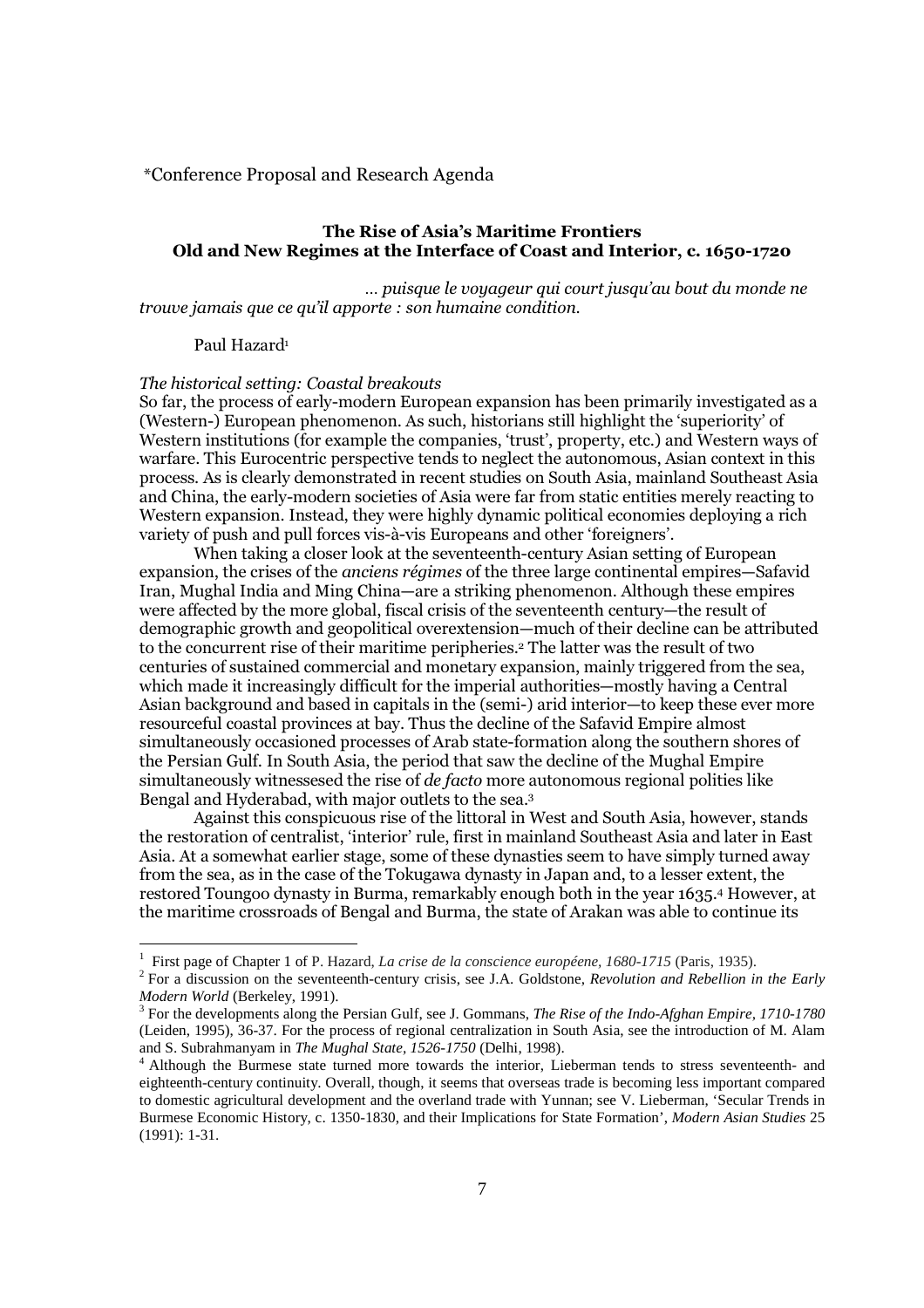autonomy.<sup>5</sup> In the case of China, the mid-seventeenth century witnessed the birth of the new maritime polity of the Zheng family in Fujian and Taiwan. Under the Qing dynasty, however, this Chinese maritime breakout was nipped in the bud. The commercial dynamic of the coast was not suppressed but once again channelled through closely supervised emporia like Canton. Whether in the shadow of imperial decline as in the case of the Safavids and Mughals, or imperial restoration as in the case of the Qing, the following century proved to be a century of ongoing economic and demographic growth.

It is in the context of this shifting political balance between coasts and interiors that we should come to grips with the impact of the European companies in Asia. In the footsteps of the Portuguese and Spanish, the Dutch and English commercial and military activities were clearly instrumental in bringing about and sustaining the rise of Asian littorals during the long seventeenth century. Especially in Southeast Asia, Europeans were vital in engendering the so-called Age of Commerce but were also responsible for bringing this very Age to an end somewhere around 1680.<sup>6</sup>

Obviously, the Indonesian Archipelago's peculiar post-1680 development was heavily determined by geography, which made it the world's spicery, but also denied it the mainland's extensive reserves or unifying internal arteries, and which left it exposed to the early application of European sea power. From the point of view of the coast-interior dichotomy, it seems that in particular the Dutch East India Company was successful in detaching the coastal fringes from interior control: just briefly from Ming China on Taiwan, more structurally from Mataram on Java and from Kandy on Ceylon.<sup>7</sup> Together with the disintegration of the Safavid and Mughal Empires, this gave rise to the emergence of an 'other' Asia, i.e. a more sea-oriented Asia that increasingly turned away from the administrative centres of the interior and instead became more sensitive to the rhythm of overseas networks and markets.8 Thus, the 1680s did not signal the end of commerce for 'the Lands below the Winds' but rather the beginning of some new maritime networks that not only fostered Dutch expansion but also laid the foundations for the strengthening of various Maluku, Malay and Buginese port polities and maritime networks.<sup>9</sup> For South India also, there is ample space to study the rise of new eighteenth-century coastal states such as Ikkeri, Arcot, Tanjore, Madurai or that remarkable thalassocracy of the Maldives. In many of these cases, the main challenge will be to incorporate the history of the VOC into the larger fabric of Asian, and indeed, World history.

#### Ideological realignments

At about this time, a new cultural and intellectual ferment emerged that stimulated the construction of ideologies and identities increasingly informed by the long-distance commercial and intellectual interaction across the Indian Ocean, including but by no means

<sup>5</sup> J. Gommans and J. Leider (eds), *The Maritime Frontier of Burma: Exploring Political, Cultural and Commercial Interaction in the Indian Ocean World, c. 1000-1800* (Amsterdam, 2002) and Stephan van Galen, Stephan van Galen, 'Arakan and Bengal. The Rise and Decline of the Mrauk U kingdom (Burma) from the Fifteenth to the Seventeenth Century AD (PhD thesis, Leiden University, 2008).

<sup>6</sup> A. Reid, *Southeast Asia in the Age of Commerce 1450-1680*, 2 vols. (New Haven and London, 1988-93).

<sup>7</sup> L. Nagtegaal, *Riding the Dutch Tiger: The Dutch East Indies Company and the Northeast Coast of Java, 1680- 1743* (Leiden, 1996).

<sup>8</sup> Cf. E. Whiting Fox, *History in Geographic Perspective: The Other France* (New York, 1971). See also J.C. Heesterman, 'Littoral et intérieur de l'Inde', in L. Blussé, H.L. Wesseling and G.D Winius, eds., *History and Underdevelopment* (Leiden, 1980). Leonard Blussé, 'The Run to the Coast: English and Dutch Expansion in Asia during the *Ancien Régime', Itinerario* 12:1 (1988): 195-214.

<sup>9</sup> J. Gommans, 'Trade and Civilization around the Bay of Bengal, c. 1650-1800', *Itinerario* 19 (1995): 82-108. See also V. Lieberman, 'An Age of Commerce in Southeast Asia? Problems of Regional Coherence—A Review Article', *Journal of Asian Studies* 54 (1995): 799.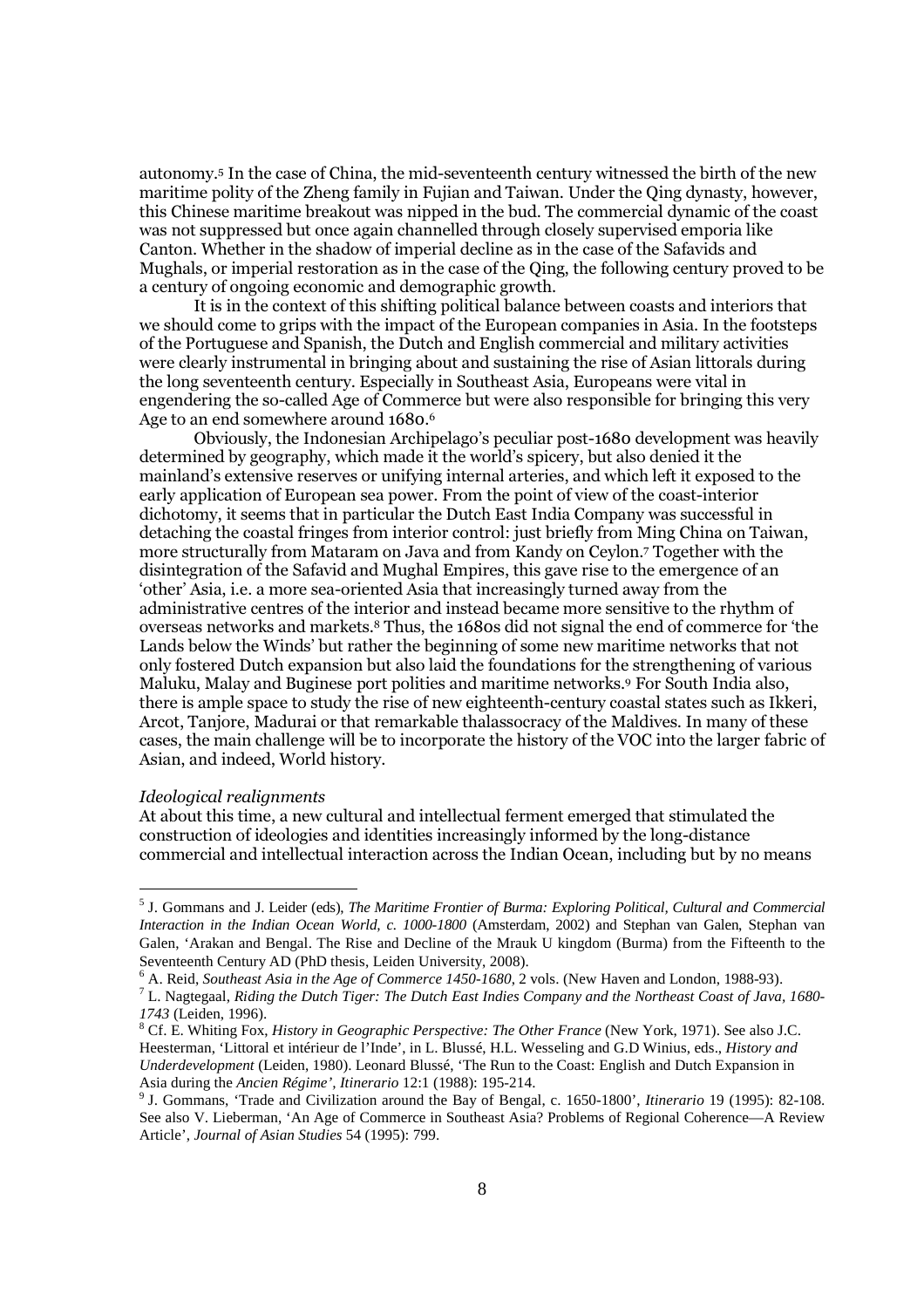limited to the hajj. This new wave of 'globalisation' not only involved the spread of Christianity and other European peoples and ideas but also, and more importantly, the reinforcement of Islamic ways of (court-) life and more legalistic, orthodox ways of thinking throughout the coastal societies of the Archipelago and the Indian subcontinent. In this maritime world of increasing interregional connections, ethnic and religious identities were constantly renegotiated between the various local courts and the highly cosmopolitan networks of missionaries, pilgrims, and (foreign) traders. In South and Southeast Asia, Islamic revivalism inspired various jihad movements, often opposing the rise of European power.<sup>10</sup>

Far from entirely losing out, the various *ancien régimes* of the interior often found recourse in an increasingly ritualized universe in which the Europeans served as their coastal vassals. From the perspective of the interior capitals of Kandy and Mataram, regime change at the coast indeed could mean the loss of effective power but, at the same time, it could herald an unprecedented degree of ritual authority, at some places even giving rise to religious revivalism and new inventions of tradition.11 Turning to South Asia, the VOC material (for example the documents regarding its numerous missions to South India courts) would be the ideal starting point for a fascinating comparative study of the courtly societies of the various Vijayanagara successor states along the Kanara and Coromandel coasts.<sup>12</sup>

#### Economic and cultural interface

 $\overline{a}$ 

Apart from focusing on so far neglected coastal regions, it would be worthwhile to take a look at the various ways in which these coastal areas were linked to the interior. Here one could think of a study of the Ganges, Irrawaddy or Chao Phraya river systems as major trade arteries between the Indian Ocean and the political capitals in the interior. Like some overland highroads between 'twins' of capital and harbour, as in the case of Surat-Agra, Masulipatam-Hyderabad, Bandar-e Abbas and Isfahan, these routes were much-frequented by Dutch and other travellers such as diplomats, merchants, pilgrims and others, but, so far, they have never been studied in their capacity as central axes that channelled and managed the ongoing circulation of people, commodities and ideas.<sup>13</sup>

 $10$  B. Schrieke was one of the first to observe the wider intellectual parallels and connections within and outside the archipelago; see B. Schrieke, *Indonesian Sociological Studies,* part 2, *Ruler and Realm in Early Java* (The Hague, 1957). The best study, however, is D. Lombard, *Le carrefour javanais,* 3 vols. (Paris, 1990). See also, S. Subrahmanyam, 'Iranians Abroad: Inter-Asian Elite Migration and Early Modern State Formation', *Journal of Asian Studies* 51 (1992), and, more recently, Engseng Ho, *The Graves of Tarim: Genealogy and Mobility across the Indian Ocean* (Berkeley, 2006).

<sup>&</sup>lt;sup>11</sup> Roberts, Michael. *Sinhala Consciousness in the Kandyan Period 1950's to 1815* (Colombo, 2003); Strathern, Alan, *Kingship and Conversion in Sixteenth-Century Sri Lanka: Portuguese Imperialism in a Buddhist Land*  (Cambridge, 2007). For the way the VOC responded to, and actually facilitated this process, see the fascinating studies of Lodewijk Wagenaar, ' "Knielen of buigen?" De gezantschappen van de Compagnie naar Kandy na het vredesverdrag van 1766' in C.A. Davids, W. Fritschy en L.A. van der Valk (red.), *Kapitaal, ondernemerschap en beleid: Studies over economie en politiek in Nederland, Europa en Azië van 1500 tot heden*, 441-66 (Amsterdam, 1996); 'Looking for Monks from Arakan. A Chapter of the Kandyan-Dutch Relations in the  $18<sup>th</sup>$ Century', *Journal of the Royal Asiatic Society of Sri Lanka*, New Series, 48 (2003), 91-110. ' "Met eer en respect": Diplomatieke contacten tussen de VOC-gouverneur in Colombo en het hof van het koninkrijk Kandy, 1703-1707' in Elsbeth Locher-Scholten en Peter Rietbergen (red.), *Hof en handel: Aziatische vorsten en de VOC 1620-1720*, 227-251 (Leiden, 2004).

 $12$  An integrated history of these Nayaka states is still to be written. For the challenges ahead, see however, V. Narayana Rao, D. Shulman and S. Subrahmanyam, eds., *Symbols of Substance: Court and State in Nayaka Period Tamilnadu* (Delhi, 1992).

<sup>&</sup>lt;sup>13</sup> A promising entry to the subject is J. Deloche, *La circulation en Inde avant la révolution des transports*, 2 vols. (Paris, 1980). Fortunately, the VOC often established factories along these routes and these provide unique windows through which to observe the intricate relationship between empires and emporia.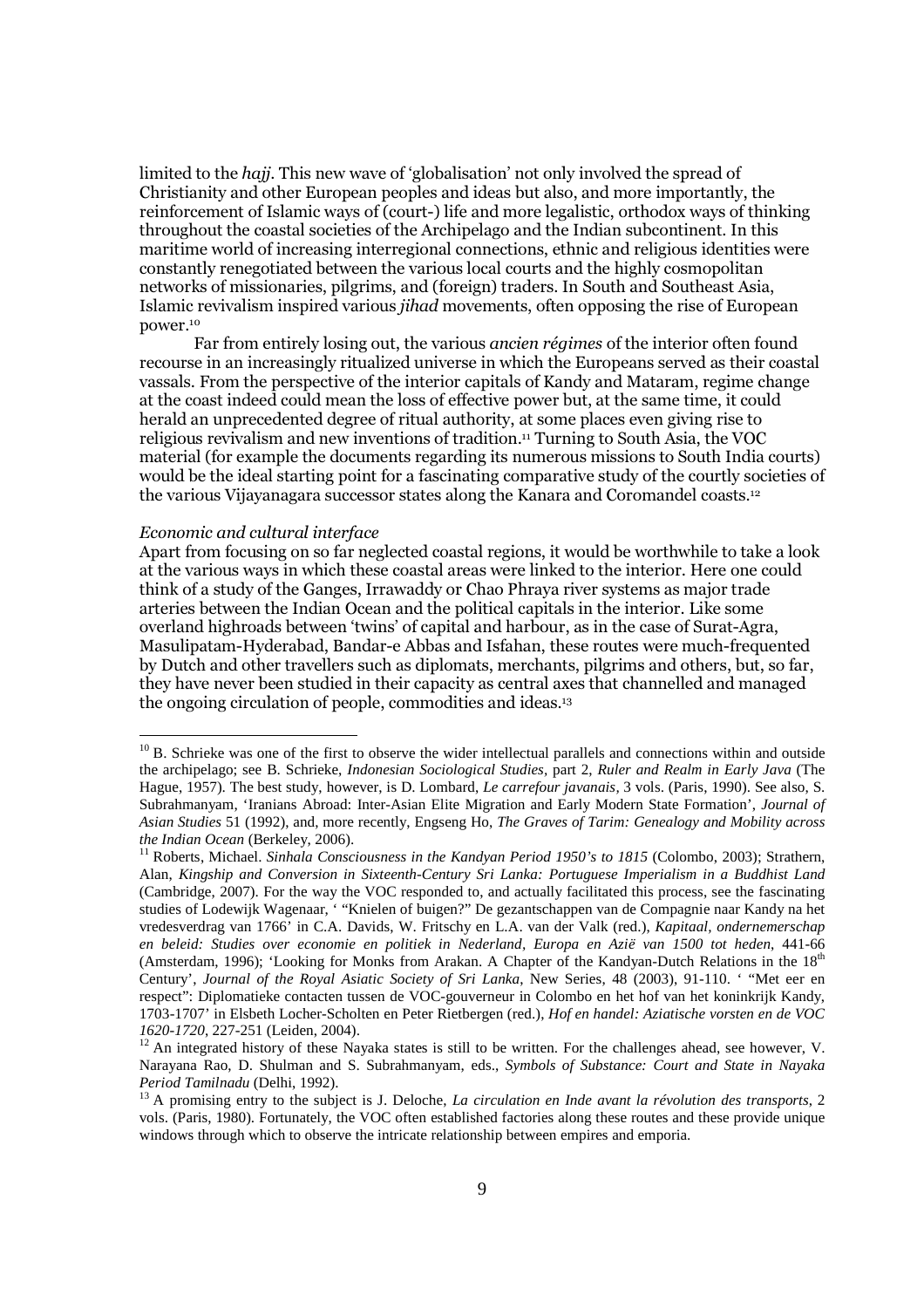A more traditional but still very important theme that stresses coastal interaction with the interior is the study of European policies to control the centres of production (whether agriculture or manufacture), be it through direct colonization or through local and/or foreign (Chinese or Indian) mercantile brokers. Also in this case it is extremely important that students take the VOC as a case to be studied in the larger theoretical framework of agrarian expansion and proto-capitalism in early-modern Asia.<sup>14</sup>

The conventional historiography grossly neglects the cultural dimension of the VOC's presence in Asia. One way to move ahead may be to focus on the role of cultural brokers, for example between the VOC and the Asian courts in the interior. The 'new diplomatic history' as launched by Leonard Blussé in 1998 has yet to be thoroughly addressed.15 Here a comparative mindset may help to demonstrate 'civilisational' differences of courtly ritual and ceremony, for example between Indian and Chinese courts. Apart from diplomats, a whole range of Dutch cultural brokers like predikanten, interpreters, surgeons and painters are waiting to be studied (as categories) in earnest.<sup>16</sup> Even more pioneering would be a systematic investigation of cross-cultural 'friendship' and 'love' between Dutchmen and Asians—whether or not such relationships were conceived as examples of corruption and moral decline.17 Jane Taylor, Leonard Blussé and Henk Niemeijer have shown how fruitful such research can be in an urban context.<sup>18</sup> All this is very well possible if we just allow ourselves to loosen the still dominant tendency to write regional studies exclusively, and instead to take up again Charles Boxer's old but still fascinating agenda and focus on themes that bring together Dutch cultural and social activities throughout the whole of Asia, now in the context of other, by now much better studied cases of cross-cultural encounters.<sup>19</sup>

#### Representations

l

The neglect of the social and cultural aspects of Dutch overseas history also accounts for what seems to be a missing early-modern link in the history of European Orientalism. Chronologically speaking, Dutch descriptions of the Orient stand somewhere midway between the sixteenth-century tradition dominated by Portuguese and Roman Catholic representations and the well-studied early-colonial English and French discourse on Asia. It is high time we took another critical look at what seems to be a really unique efflorescence of Dutch ethnographic and scientific writing about the Orient, in particular during the later part of the seventeenth century. One author recently suggested that these extensive seventeenthcentury writings on Asian flora, fauna, customs and religions announced a 'broad turn toward

<sup>17</sup> G. Kruijtzer, *Xenophobia in Seventeenth Century India* (Leiden, 2009).

<sup>14</sup> For India, see for example P. Parthasarathi, *The Transition to a Colonial Economy: Weavers, Merchants and Kings in South India 1720-1800* (Cambridge, 2001). For the post-1680 Dutch expansion into the hinterland of Batavia, see H.E. Niemeijer, *Batavia. Een Koloniale samenleving in de 17de eeuw* (Amsterdam 2005).

<sup>15</sup>J.L. Blussé, *Tussen geveinsde vrunden en verklaarde vijanden*, Inaugural lecture (KNAW, Amsterdam, 1999); revised English version, 'Amongst Feigned Friends and Declared Enemies', in Solvi Sogner, ed., *Making Sense of Global History* (Universitetsforlaget Oslo, 2002): 154-68.

<sup>&</sup>lt;sup>16</sup> Here the studies of J. van Goor may lead the way; for example, his *Jan Kompenie as Schoolmaster: Dutch Education in Ceylon 1690-1795* (Utrecht 1978) and *Kooplieden, predikanten & bestuurders overzee: Beeldvorming en plaatsbepaling in een andere wereld* (Utrecht, 1982). See also R. van Gelder, *Het Oost-Indisch avontuur: Duitsers in dienst van de VOC* (Nijmegen, 1997). Although more specific studies on priests and painters are available, these tend to suffer from a Neerlandocentric perspective.

<sup>18</sup> J.G. Taylor, *The Social World of Batavia: European and Eurasian in Dutch Asia* (Madison, 1983); J.L. Blussé, *Strange Company: Chinese Settlers, Mestizo Women and the Dutch in VOC Batavia* (Dordrecht, 1986); H.E. Niemeijer, *Batavia een koloniale samenleving in de 17e eeuw* (Amsterdam, 2006). For an interesting comparative study, see R. Raben, 'Batavia and Colombo: The Ethnic and Spatial Order of Two Colonial Cities 1600-1800'(PhD-thesis Leiden University, 1996).

<sup>19</sup> For example, S.B. Schwartz, ed., *Implicit Understandings: Observing, Reporting, and Reflecting on the Encounters between Europeans and Other Peoples in the Early Modern World* (Cambridge, 1994).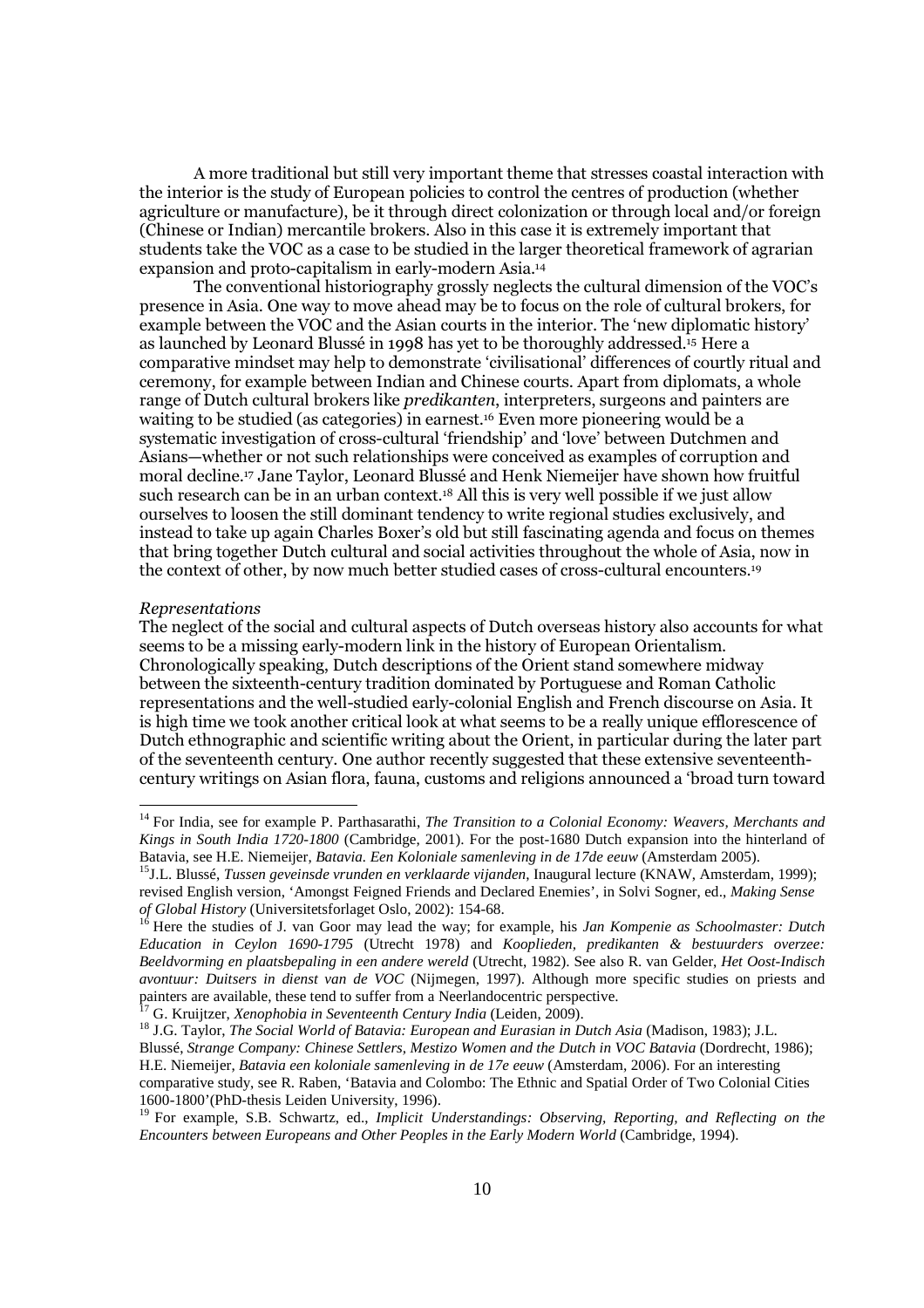an anti-dogmatic empiricism that was a conspicuous strand in Dutch culture at these years'. These works should be re-analysed in the context of ongoing discussions on the making of the European Enlightenment and the construction of pre-modern Asian identities.20 At the same time, such analysis should connect more thoroughly with the Company's transfer of information both within and between Asia and Europe. Here one could imagine a fine prosopographical study of information and patronage networks still very much hidden behind the official facade of VOC institutions.<sup>21</sup>

#### Call for papers

 $\overline{a}$ 

We have invited junior and senior colleagues to submit papers that address various aspects of the interaction of coast and interior in Asia in the period of 1650-1720. First of all, papers could highlight specific cases of coastal breakouts and the formation of new maritime (and colonial) states and networks. Secondly, we would be very much interested in the ideological background and consequences of this coastal divergence, whether or not highlighting the way the Company actively participated in this process. Thirdly, we would like to reinvestigate the dynamic interface between coast and hinterland, by focusing on connecting river and road systems as well as human networks of economic and cultural go-betweens. Fourthly, and slightly beyond our immediate research agenda, we would be delighted if papers would reflect on Dutch representations of some of these Asian regime changes of the period, the more so since cases of Dutch Orientalism may provide interesting missing links in the history of both European Orientalism and Dutch Radical Enlightenment. Finally, all participants are invited to take up again the fascinating agenda of the Cambridge-Delhi-Leiden-Yogyakarta conferences of the 1980's and to be particularly sensitive to relevant comparisons and connections that may help to cement the flourishing but also increasingly fragmented fields of colonial and area studies.<sup>22</sup>

<sup>&</sup>lt;sup>20</sup> Cited from J.E. Wills, 'Author, Publisher, Patron, World: A Case Study of Old Books and Global Consciousness', *Journal of Early Modern* History, 13 (2009), p.376. For a recent flavouring, see the various contributions in L. Blussé and I. Ooms, *Kennis en Compagnie* (Amsterdam, 2002) and, in particular, H.J. Cook, *Matters of Exchange: Commerce, Medicine, and Science in the Dutch Golden Age* (New Haven and London, . See also the fascinating study of E. van den Boogaart, *Het verheven en verdorven Azië: Woord en beeld in het*  Itinerario *en de* Icones *van Jan Huygen van Linschoten* (Amsterdam, 2000). For the overall European context, see for example J.P. Rubiés, *Travel and Ethnology in the Renaissance: South India through European Eyes, 1250-1625* (Cambridge, 2000) and J. Osterhammel, *Die Entzauberung Asiens: Europa und die asiatischen Reiche im 18. Jahrhundert* (Munich, 1998).

<sup>21</sup> A good example of what may be an extremely fruitful new direction of research is L. Kooijmans, *Vriendschap en de kunst van het overleven in de zeventiende eeuw en achttiende eeuw* (Amsterdam, 1997). The huge potential of such a perspective for Dutch overseas history may be gleaned from F. Gaastra, *Bewind en beleid bij de VOC 1672-1702* (Amsterdam, 1989) and L. Blussé, *Bitters bruid: Een koloniaal huwelijksdrama in de Gouden Eeuw* (Amsterdam, 1997). For India, an attractive beginning is provided by M. Peters, *In steen geschreven: Leven en sterven van VOC—dienaren op de kust van Coromandel in India* (Amsterdam, 2002) and *De wijze koopman: Het wereldwijde onderzoek van Nicolaes Witsen (1641-1717), burgemeester en VOC-bewindhebber van Amsterdam* (Amsterdam, 2010). For a more general overview of Dutch life in Asia, see R. Raben and U. Bosma, *De oude Indische wereld 1550-1920. De geschiedenis van de Indische Nederlanders* (Amsterdam, 2003).

<sup>&</sup>lt;sup>22</sup> This refers to the four Cambridge-Delhi-Leiden-Yogyakarta conferences on India and Indonesia held between 1985 and 1989. For reports, see the special issues of *Itinerario*, 10,1 (1986); 11,1 (1987); 12,1 (1988) and 13,1 (1989). Although the results of this co-operation were stimulating, the emphasis on the comparative approach often missed the more obvious observation of the ongoing interaction between the two areas.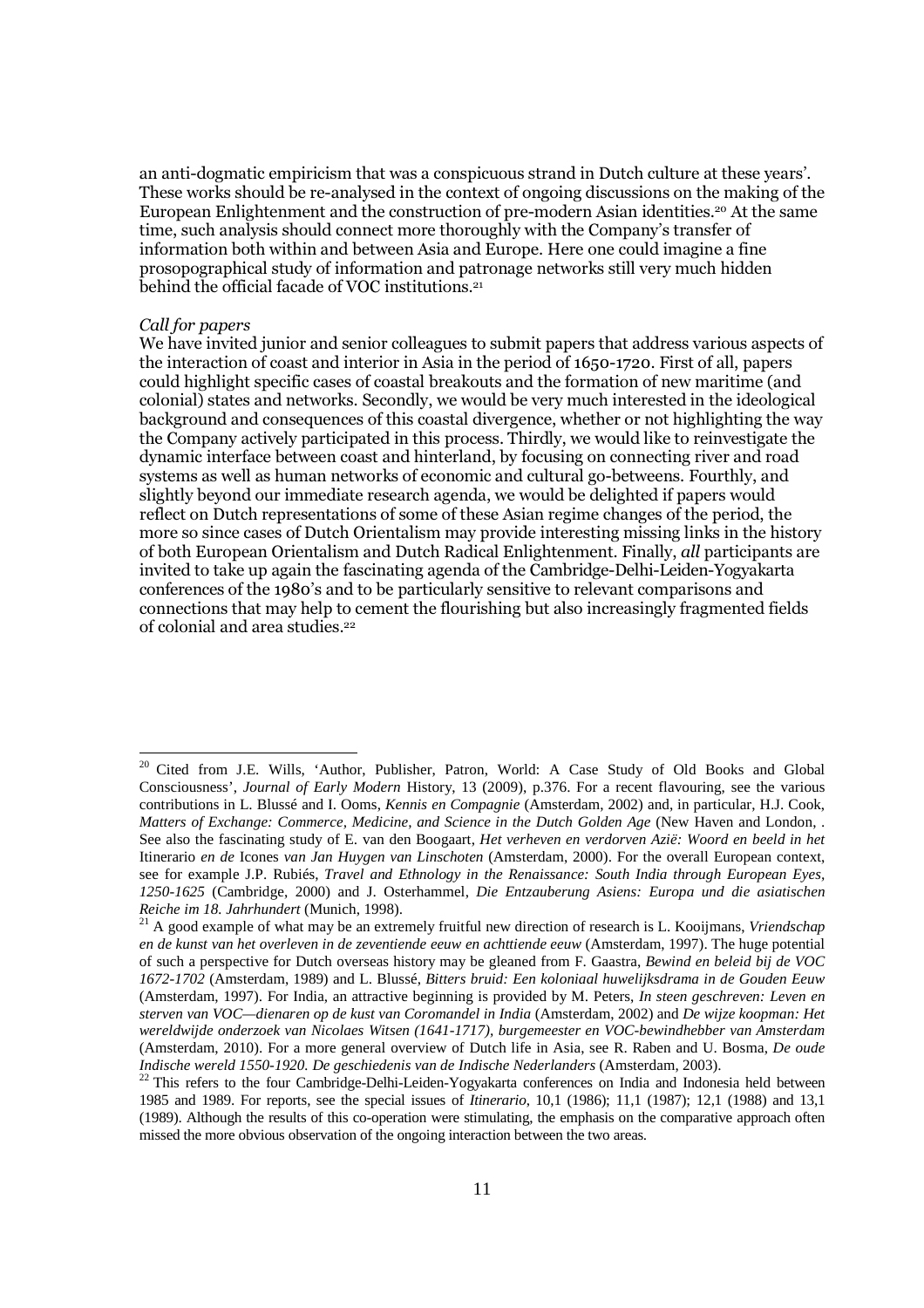#### \*Abstracts

## Central Session I: Coast and Inland

#### Remco Raben:

## On being land-locked: Shrinking horizons and imperial geographies in Mataram (Java) and Kandy (Sri Lanka) in the mid-17th century

The purpose of this paper is to explore the fates and strategies of two Asian land-locked empires. Mataram and Kandy had parallel experiences with Dutch expansionism, which seem to have resulted in their relative isolation from the outside world. The chronology of the two empires is markedly similar: a gradual shift to isolation in the mid-seventeenth century, an intermittent struggle with the coastal power, and ultimate conquest (both by British) in the early-nineteenth century.

This paper will concentrate on the first phase and attempt to compare the causes of the isolation and the changing world views of the courts of Kandy and Mataram in the mid-tolate-seventeenth century. With the advent of the European traders and conquerors in South and Southeast Asia in the sixteenth and seventeenth centuries, the connections to the outside world of these two empires became severely hampered. It is worthwhile to investigate the dynamics of Asian imperial geographies and the impact of the Europeans impacted on inland kingdoms.

In the paper, I will try to address three sets of questions: 1) What is the meaning of their parallel histories? What do we compare? 2) How can we measure the isolation of the two empires? Was there a retreat into the interior? How and to what effect did expanding Dutch power over Asian coasts impinge on the external relations of the empires in the interior? And 3) What were the strategies chosen by the rulers of Mataram and Kandy towards the European powers? Did isolation affect their world images? What were the effects on court cultures and legitimation processes?

\*\*

#### Om Prakash:

#### The Coast and the Interior: Europeans in South Asia in the Early Modern Period

How does one rationalize the almost universal practice of the most important of the European trading establishments (called factories) in South Asia being located on the coast rather than in the interior where the bulk of the goods procured for the European and the Indian Ocean markets originated? In so far as both the import and the export trade of the European trading companies from the subcontinent was carried on exclusively through the medium of ships, this was partly a matter of convenience. The loading and the unloading of the cargoes often needed careful supervision, if only to minimize( it was impossible to eliminate) the smuggling of low-bulk high-value commodities such as opium aboard the Company ships by the factors themselves on their private account.

But considerations of strategy were of even greater import. The armed superiority of European ships over their Asian counterparts was well-known. A glaring example of this disparity was provided in April 1612 when six English ships congregated off the Arabian coast and hijacked in succession, fifteen passing Mughal ships from India, culminating in the capture of the great 1000-ton vessel Rahimi which belonged to the mother of the Mughal emperor. The prizes were taken to a nearby anchorage and plundered at will. The Europeans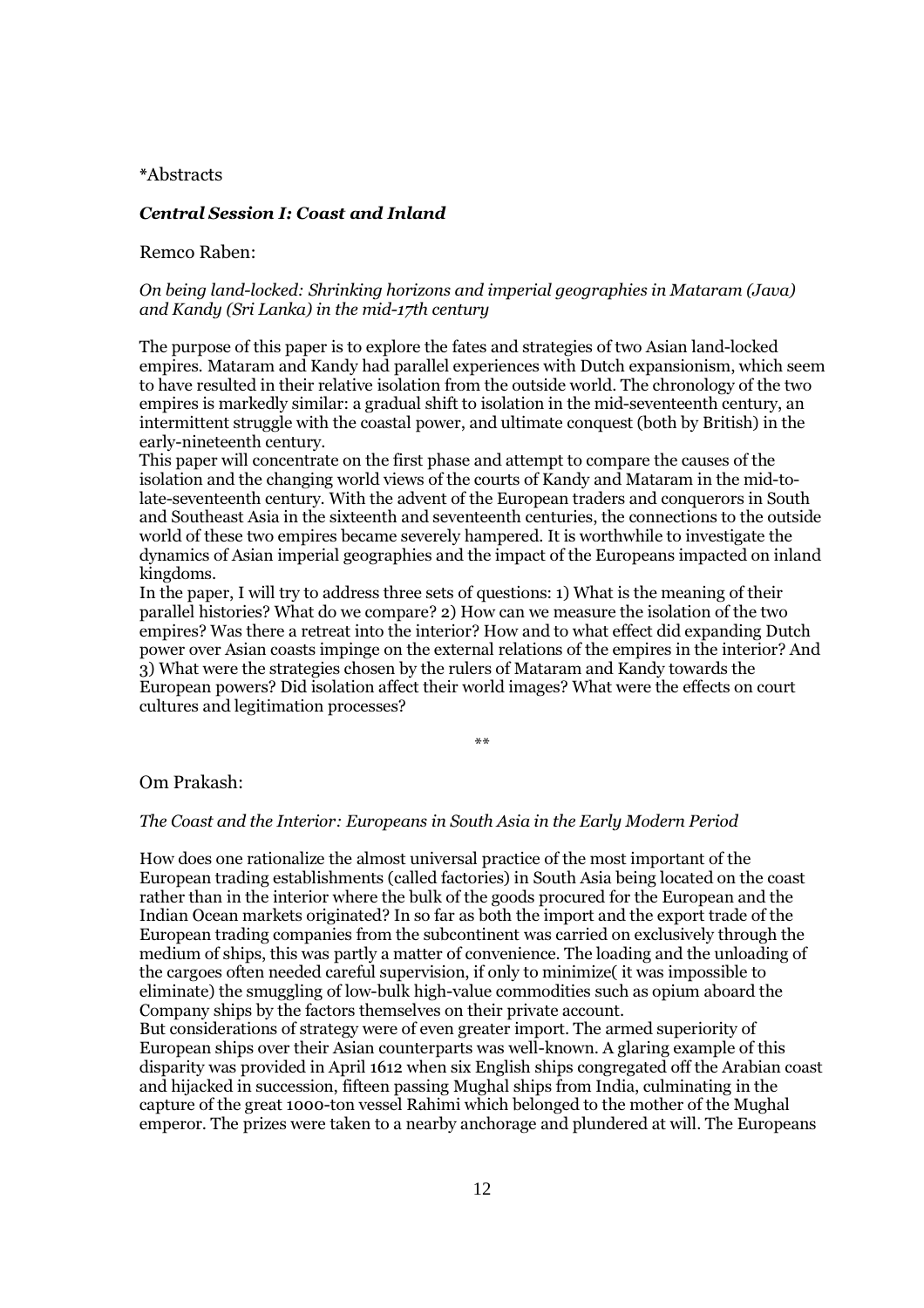extensively used the threat to attack Indian shipping on the high seas as an effective insurance to counter actual or perceived ill-treatment at the hands of the indigenous authorities.

This threat could be effective only when the companies operated from the coast and could, in principle, organize reprisals on an immediate and urgent basis. The paper will discuss these issues in some detail.

\*\*

## Pius Malekandathil:

## Shifting from Inland to the Frontiers of Coastal Societies: A Study on the Integration of Coastal Northern Konkan with the Mughal World

The period between 1650 and 1720 witnessed the emergence of several power contenders in and around the ports of northern Konkan. All the major maritime powers of Europe and Asia wanted to grab territories of varying nature along the coast of Konkan , which made the Mughals shift their capital from Delhi to Aurangabad in 1683 obviously with the intention of subjugating the regional contenders to the overarching Mughal authority and to link resourceful coastal terrain and its ports with the Mughal interior. On the one hand the Portuguese began to increasingly focus on the fertile agrarian tract called Povincia do Norte(Province of North) stretching fromThana to Daman, while the English started concentrating on Bombay and the neighbourhood. The Marathas had by this time set up a chain of marine fortresses along the coast for protecting their commercial and political interests in the region against the background of their burgeoning inland empire. The Adil Shahs of Bijapur tried to control the trade of northern Konkan through their ports, particularly that of Chaul and used Siddhis for controlling commerce and shipping in the region. The Dutch managed to get entry into the highly activated textile markets of Bijapur and inland Deccan through Vengurla. The periodical attacks on the coastal terrain by the emerging Asian maritime power of the Omanis in 1661, 1674 and 1700 all the more convinced the Mughals of the urgent need for integrating the the coastal peripheral region of Konakn with the Mughal heartland located in the interior. The Mughals did not conquer any of the coastal ports of Konkan; however by localizing power in the vicinity of these ports, but reasonably distanced from sea-waters, the Mughals developed a highly pragmatic paradigm for the integration of coast and the interior, which continued to be the model till the end of first decade of eighteenth century. . By keeping a reasonable distance away from the sea-side, the Mughals pre-empted themselves from probable attacks from various European powers. However Aurangazeb did not let the maritime space fall into the hands of various power contenders in the way they wanted. The Siddhis, who earlier managed the navy of the Bijapuris (till 1687), were given the charge of handling the threat from the Omanis and other powers. The Mughals hoped that all the major power contenders of India, who had by this time increasingly concentrated on northern Konkan drawing immense benefits out of its commerce, could only be checked by shifting power centre from Delhi to Aurangabad, which was in the vicinity of this commercial theatre. The shifting of power base to Aurangabad not only integrated this region with the Mughal interior, but also ensured easy access to bullions brought to the region by various European and Asian traders.

The central purpose of this paper is to see the processes and mechanisms by which the coastal northern Konkan , where the major European and Asian maritime powers highly concentrated during this period, was effectively integrated with the Mughal interior.

\*\*\*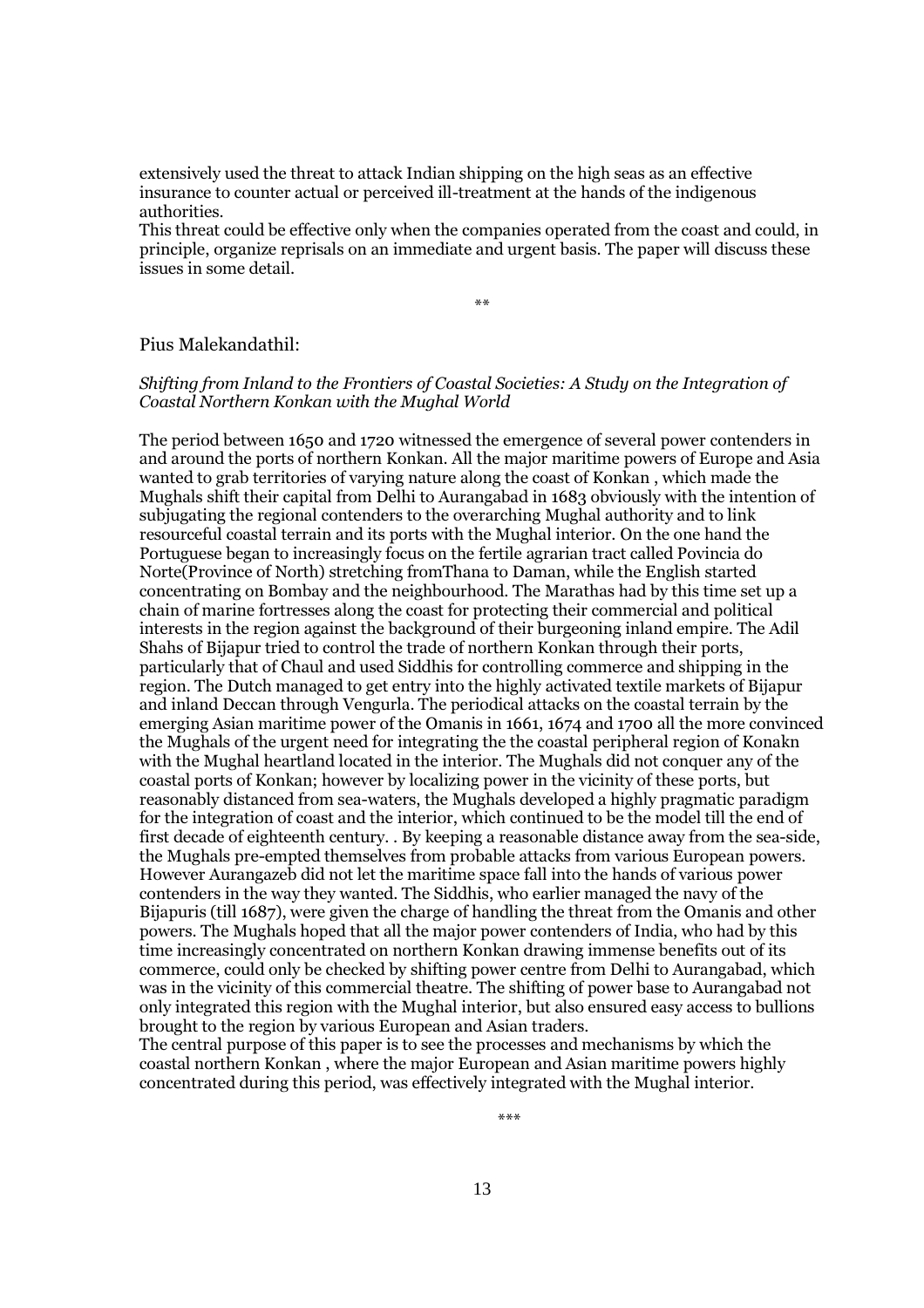## Central Session II: Representations I

## Catherine Raymond:

#### Contextualization of the first appearance of Europeans in Southeast Asian Buddhist wall paintings in the mid-seventeenth through the early eighteenth centuries

As the Dutch merchant fleet was instrumental in bringing monks from mainland Buddhist Southeast Asia—particularly from Arakan and Siam—to Sri Lanka in the seventeenth and eighteenth centuries, CE, the VOC was instrumental for Buddhist religious revival in Lanka. Although we do not have any specific depictions of these monastic delegations, we do have a unique representation of one important pilgrimage site as it was understood and sketched presumably by Wouter Schouten in mid-November 1660 and later on adapted for his published travelogue in 1676.

Interestingly enough, it is during this period in Upper Burma and Siam that obviously European figures first appeared in some Buddhist narratives, within the wall paintings of numerous, modest temples located along the banks of the Chindwin, the Irrawaddy and the Chao Phraya riverine trade routes. As we will discuss such figures with their iconic, stylized wide-brimmed hats had become emblematic of foreigners until the late nineteenth century. Using new research based on VOC archives, as well as reviewing various depictions of Europeans in these temples dating from as early as 1654 CE this paper examines the context of their appearance which was accompanied by the intensification of trade much further inland.

This paper is looking at sharing with the participants:

How to read Burmese Buddhist Mural Paintings from that time?

What are we looking at when we study Buddhist Murals either from an Asian or from an European perspective ?

What could we learn in reading Burmese Buddhist Murals of that time? That will be the subject of my presentation.

\*\*

Corinna Forberg:

### What does the emperor of India look like? European representations of Indian Rulers and staff (1650-1740).

What picture did the Europeans imagine and create from the Indian emperor? What sources did they use and what media helped to disseminate the pictures. What preconditions did the artists and recipients of these representations have and what kind of interest existed in the background? This chain of questions will lead through the topic of my paper.

Of course, there did not exist an unique India during the 17th and 18th centuries. India was a synonym for the Mughal empire. However, also smaller kingdoms as Golkonda and Bijapur were known in the European public. Their pictures were established by representations of their rulers, king's family members and ministers. The main and most convincing sources were Indian miniatures.

The widest dissemination of these portraits could be realised in the field of the art of book, where a lot of them appeared as illustrations in travel literature since the end of the 17th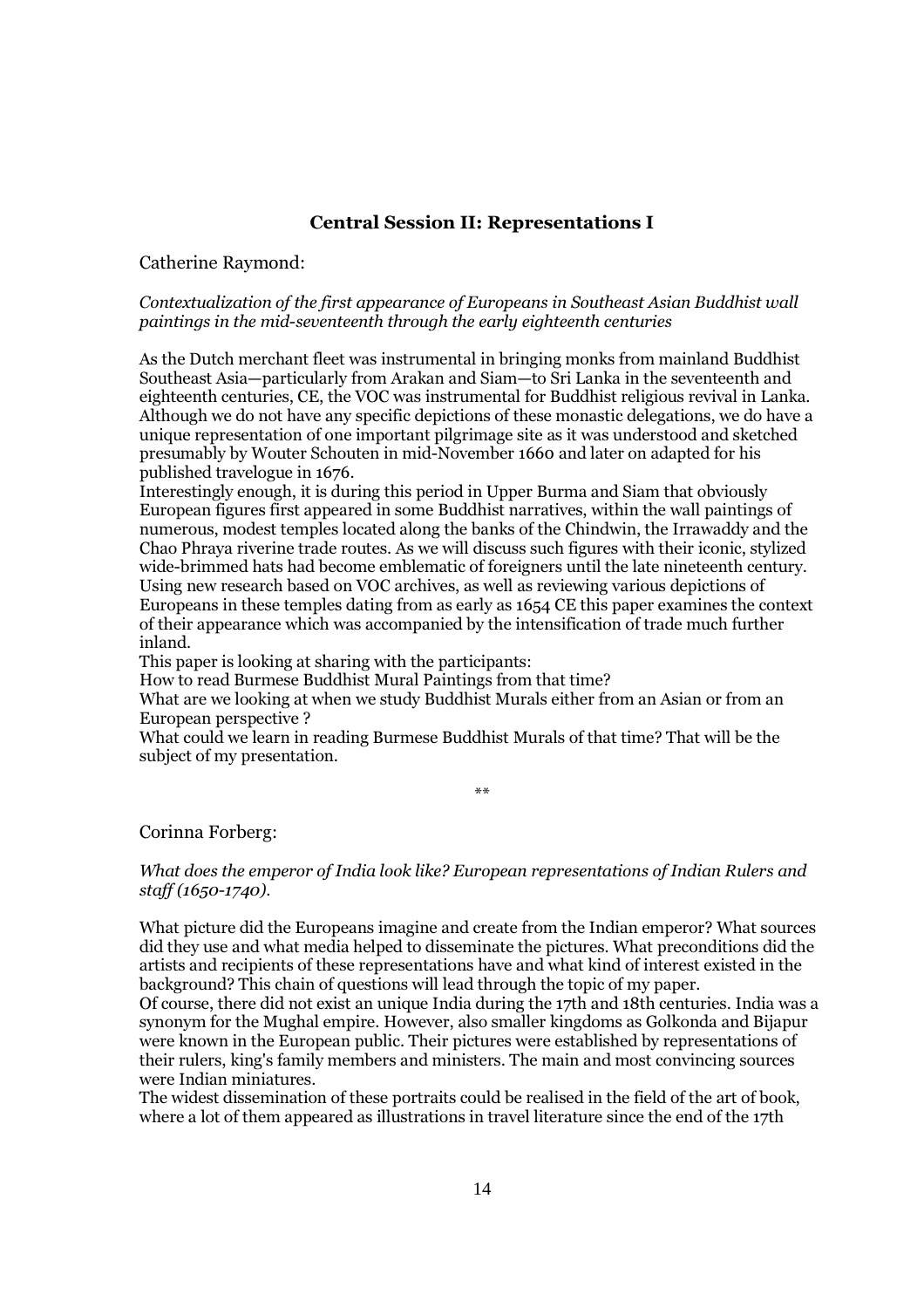century. The European centre of the book market were the Netherlands, where the biggest part of the illustrated books about India was published. Only a few portraits of Indian rulers, inspired by Indian miniatures, were published earlier. They are exceptions and will not be integrated in the current paper.

Not only in the field of graphic arts and book illustrations the representations of Indian rulers caught the attention of artists but also in the field of painting. The most prominent figure among these painters is Rembrandt, who produced about twenty drawings after Indian miniatures. By the example of three paintings, made for the Sicilian collector Antonio Ruffo, I will demonstrate the influence of Indian miniatures during the creative process. They contain the keys of Rembrandt's interest in Indian miniatures in general and give an indication of the motivation of booksellers to produce copies after Indian miniatures in travel literature. Roughly concluded, the foundations of that special Dutch interest in Indian miniatures lay the encyclopedic collections found in large sections of the society, the preference for naturalism and a special interest in chronology as a tool for historiography.

\*\*

### Manjusha Kuruppath:

## When Vondel Looked Eastwards: A Study of Representation and Information Transfer in Joost van den Vondel's Zungchin (1667)

Seventeenth century China was fraught with crisis. In 1644, the Ming dynasty fell, the emperor ingloriously committed suicide and the empire opened its doors to new rulers from the north, the Manchus. As an episode of unprecedented consequence in China, it was also an event of unparalleled attention in Europe. This political revolution was accorded substantial print space in a variety of texts in the mid-seventeenth century Dutch Republic. Drawing inspiration and information from these works, the Dutch playwright Joost van den Vondel in 1667 dramatized this episode in one of his very last plays titled Zungchin. This paper broaches three principle themes in relation to Joost van den Vondel's Zungchin – i) representation, ii) information transfer and iii) the role of the Dutch East India Company. With regard to representation, this paper analyses the nature of characterization of the Orient in Vondel's play. It situates this representation within the context of a wide range of texts written in the seventeenth century Dutch Republic which chronicled this episode of dynastic change. This is done with the purpose of appraising the varying forms and tones that this event assumed in these different textual genres before culminating in Vondel's theatrical production. In proposing such, this paper builds on the leads provided by Van Kley in News from China who signals to the rich textual tradition in the Low Countries which in the seventeenth century increasingly bore information about China. Early news-sheets, first hand accounts and travel narratives detailed this period of crisis in Chinese history to the Dutch readership. Although the analysis of representation constitutes the prime objective of the paper, it also engages the theme of information transfer. It asks how Vondel, a 'sit-at-home' playwright based his drama on a historical episode of Asian extraction. Past studies suggest that Vondel appealed to a number of sources for his information and imagery when writing his play, most notably the first hand narrative authored by the Jesuit Martinus Martini's titled De Bello Tartarico (1654) and a travel account titled Het gezantschap der Neerlandtsche Oost-Indische Compagnie aan de Tartarischen Cham (1665) by Johan Nieuhof, a servant of the Dutch East India Company. This paper attempts to delineate these linkages and point to the connections that Vondel's Zunghin, by means of sources such as Johan Nieuhof's travel account reveal with the workings of the Dutch East India Company in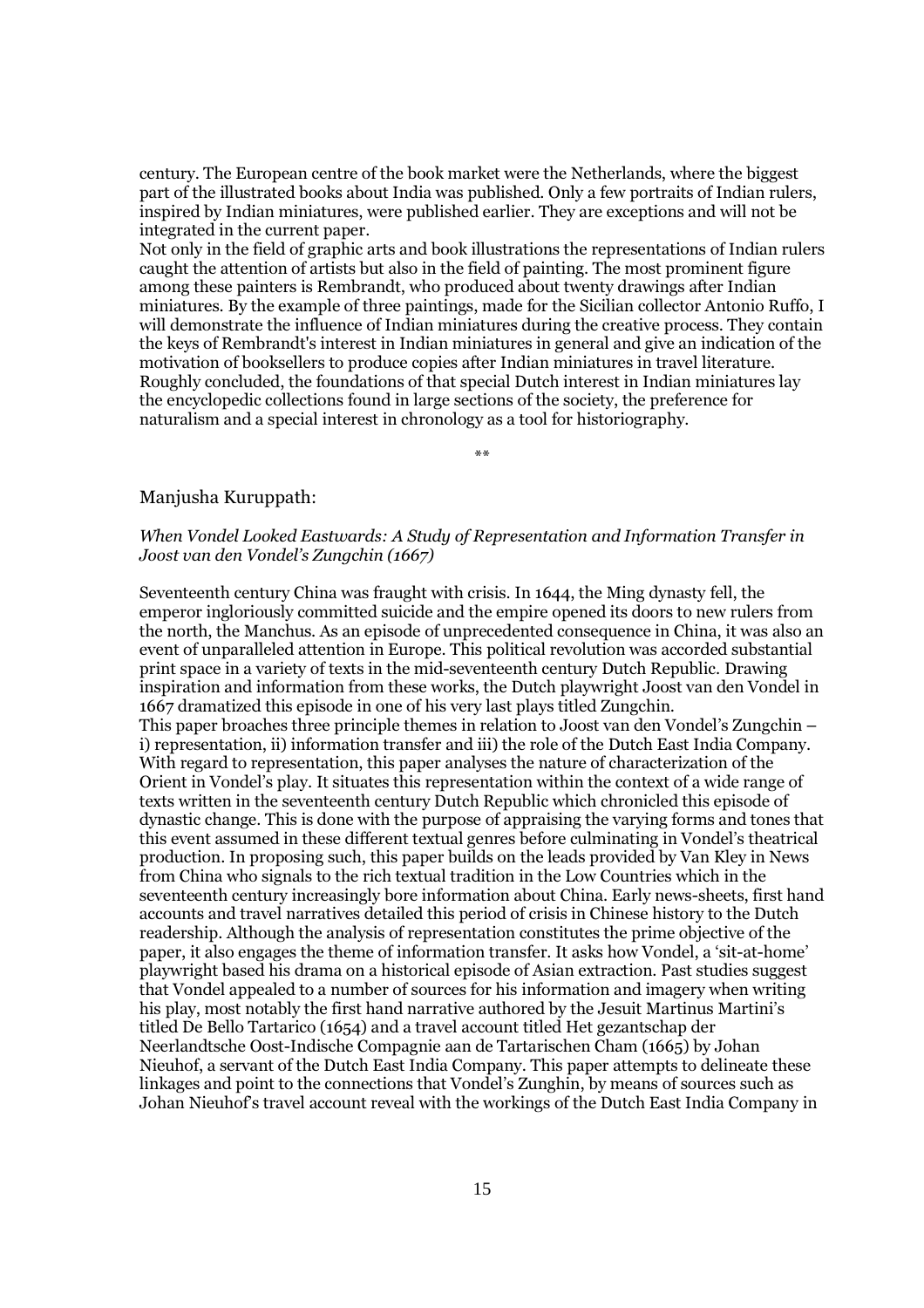Asia. In illustrating such, the paper argues that the VOC played an important role as an agent of information transfer between Asia and the Dutch Republic in the period.

\*\*\*

*Parallel Sessions I A. Representations II* 

Carolien Stolte:

## Textual Reproduction - The curious gestation of the Daśavatara manuscript by Philip Angel  $(1658)$

This paper traces the textual journey of a manuscript on the ten incarnations of Vishnu (the Daśavatara) by painter and Dutch East India Company servant Philip Angel. In 1658, Philip Angel gifted this manuscript to Company Director Carel Hartsinck. It was intended to get into Hartsinck's good books: Angel had been recalled to the VOC-headquarters in Batavia in disgrace for engaging in private trade and was to account for his actions in a hearing. Back home in Holland, Philip Angel had been a painter and a published author. The manuscript conforms to all the seventeenth century conventions of an 'exotic' gift manuscript and reflects Angel's artistic skills. But Angel himself offers no details of how he acquired the manuscript, in what language, or who assisted him. This requires an investigation into the practices of information-gathering on Indian religious texts by important players of the time, ranging from Portuguese Jesuits to literati at the Mughal and provincial courts. Within the lively context of the mid-seventeenth century Surat region, it is likely that Philip Angel's manuscript saw much more local mediation than has previously been assumed. Specifically, this paper will examine an earlier and hitherto unknown draft of Angel's Daśavatara manuscript: the anonymous 'BPL 2881' manuscript in the Leiden University Library collection. This draft includes passages which did not make it into the final version presented at the VOC headquarters in Batavia. These fragments, in combination with the editing processes from draft to illustrated gift manuscript, strongly suggest that Angel had an Indian translator and collaborator on his project – whose voice, for various reasons, was written out in the process.

\*\*

## Renee Spierings:

### Seeing Ceylon: the construction of visual representations in the works of Esaias Boursse (1661-1669) and Albrecht Herport (1669)

Since the publishing of Edward Said's Orientalism over thirty years ago, studies on early modern European travel accounts have largely centered around representations of 'the Other'. In spite of notions such as 'imagination', 'Herausbildung' and indeed 'representation' itself, this research has always focused on text, overlooking the actual visual sources at hand. This article investigates the construction of the images that helped shape the European view on Asia and its peoples.

Center stage takes a remarkable sketchbook by Esaias Boursse (1631-1672), midshipman with the Dutch East India Company. On his travels to the East, to Sri Lanka in particular, he made a large number of extraordinarily unbiased and tender drawings of the people he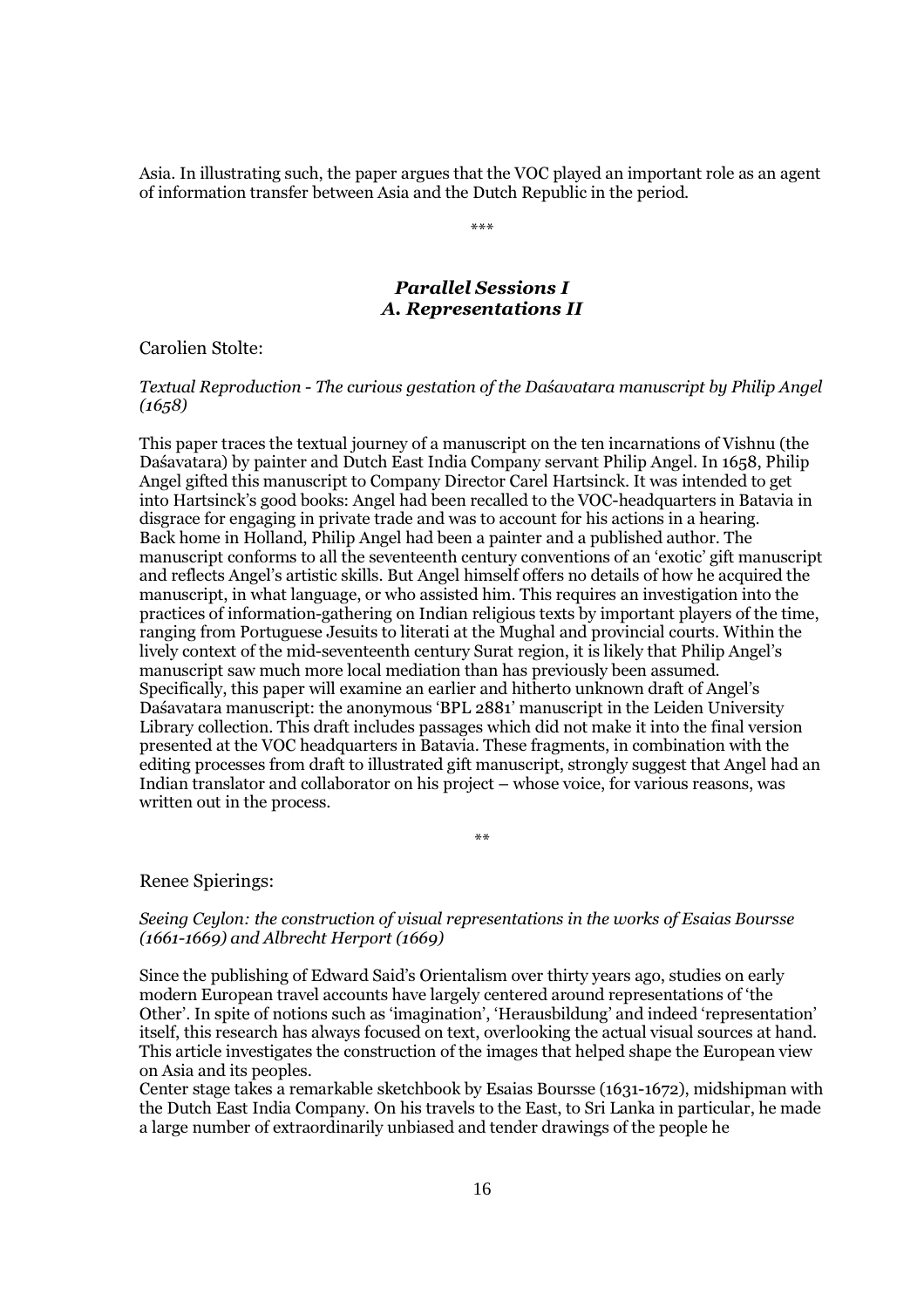encountered. In a radically altered form, some of Boursse's figures ended up in the illustrations to Albrecht Herport's travel account Eine kurze Ost-Indianische Reisz-Beschreibung, published in Bern in 1669. This article endeavours to clarify the formation of both sets of images and, more specifically, to explore what this tells us about the representations of the people therein.

Strikingly, the subjects of Boursse's drawings and particularly Herport's engravings seem very European in their features. I believe that the appearance of race and racial characteristics as representational tools was never a given, but can be carefully traced through time. Far more important in these representations was the degree of civilization a foreign culture could profess to. This was of course measured by European standards, an understandable coping mechanism. When fitting them into his illustrations, Herport seems to have literally viewed 'the peoples in the East' as being interchangeable. However, this is by no means the norm, as demonstrated by Boursse alone.

\*\*

#### Lennart Bes:

### Toddlers, Widows, and Bastards Enthroned. Dynastic Succession in Early-Modern South India

This paper concerns successions in seventeenth- and eighteenth-century South India, focusing on several dynasties, including the Nayakas of Ikkeri, the Marathas of Tanjavur, and the Setupatis of Ramnad. Primogeniture and related customs appear to have played only a limited role whenever a new monarch was needed, as thrones were often occupied by such unlikely contenders as infants, widows, and illegitimates. Research questions dealt with in this study include: which factors determined the outcome of the struggles usually accompanying successions, which patterns can be recognised for the individual dynasties, and how do the various dynasties compare? While these kingdoms may all be considered successor states of the erstwhile Vijayanagara Empire and therefore to some extent shared a common political culture, the dynasties also differed from one another, having attained their positions through incorporation, military career, conquest, or secession, and each originating from a different socio-geographical region. The events surrounding the successions under study are often extensively described in the archives of the Dutch East India Company, but also come to light in indigenous sources gathered by the British around 1800 CE and known as the Mackenzie Manuscripts. Both types of records have much to contribute to our hitherto limited knowledge of these occasions. Consequently, this research also serves as an effort to improve the sometimes rather sketchy dynastic chronologies of the kingdoms.

#### Yedda Palemeq:

#### Aboriginal Communities and European Rivalry in North Formosa (1626-1668): with a special focus on The Basay as The Merchant of Merchants

\*\*

North Formosa has been a focus of scholarly interest since early 20th century. Linguists, anthropologists, ethnologists, archaeologists, geographers and historians based both inside and outside Taiwan have continuously contributed to the field by revisiting this contemporary political and economic hub of the island in its early-modern and modern contexts. Among contributions related to the early modern period, those regarding aboriginal communities (or Pingpuzu, 平埔族, Plain aborigines) have so far revealed the multi-ethnicity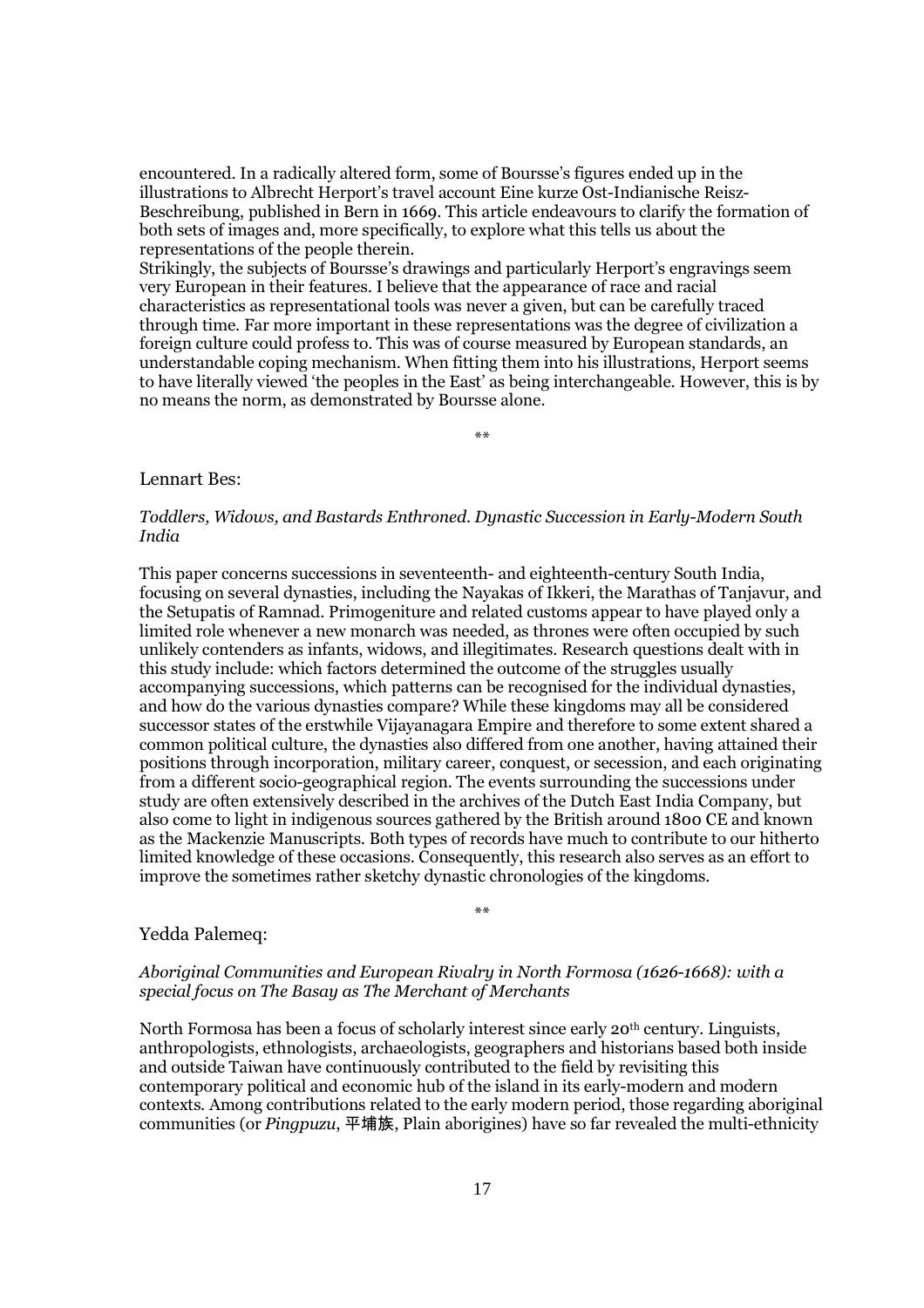of the area and the complex interdependence among different villages, while those regarding aboriginal communities and European *(i.e.* the Spanish and Dutch) presence are just starting to bring out stories behind two European powers' respective advance and aboriginal Formosans' contingent coping strategies. This study intends especially to engage with the second contribution.

Based upon previous studies and source publications since 2000, this study will look into aboriginal Formosan-European encounter experiences since the advance of the Spanish fleet in May 1626 until the retreat of the Dutch reoccupation in December 1668. Their primary nature formed at the initial encounters, changes throughout the course of time, and influences upon Formosan geo-politics as well as European colonial schemes are all matters of discussion. In time, the study spans over forty-two years including pre-, in-, and post-European-contact periods; in space, it covers north coastal areas and Tamsui River Basin (including the estuary, mid-and up-stream areas) where indigenous villages were located. Also, it attempts to review these encounters by paying close attention to local aborigines' coping styles and by recounting them in a narrative that includes—as far as the sources allow—the agency of both aboriginal Formosans and Europeans, and that explains aboriginal Formosan practices and cultures based on careful borrowings from existing anthropological literature.

One aboriginal group that has been studied more than others in north Formosa is the Basay. Their mercantile shrewdness, linguistic ability and various skills earned for themselves the position between Europeans and local villages as 'the Merchant of Merchants'. Throughout the contact period, they took advantage of the position for their own ends, but were also met with challenges precisely because of it. This case indicates layers of relationships in a crosscultural context and the precarious nature of each layer and the whole. With other cases next to the Basay, this study also intends to problematize the popular conclusion of a unilateral (colonial) or bilateral (mutual manipulation) encounter experience. As cases in north Formosa shows, such experience is kaleidoscopic and a result of multilayer cross-coping in a selective manner.

Keywords: North Formosa, Pingpuzu, Spanish, Dutch, Basay, aboriginal Formosan-European encounter

## *Parallel Sessions I: B. Bay of Bengal*

\*\*\*

Sher Banu A.L. Khan:

### The VOC, Aceh and its vassal state of Perak: A Narrative of Response, Resistance and Resilience in the latter half of the 17thC

To what extent did VOC intervention in the northern part of the Straits of Melaka bring about shifting power balance between the Company, Aceh and her vassal state of Perak by the end of the seventeenth century? This paper is a counter claim to the idea that Aceh's decline under the rule of Sultanah Safiatuddin Shah (r.1641-75) brought about improved conditions for the Dutch enabling them to assist Aceh's vassals to cast off Aceh's overlordship. Instead, I will explore and explain that the relationship between internal and external dynamics saw shifting power balances that were more fluid and that Dutch intervention and its impact were less uniformed. In contrast to Euro-centric views that the west had ascended, this paper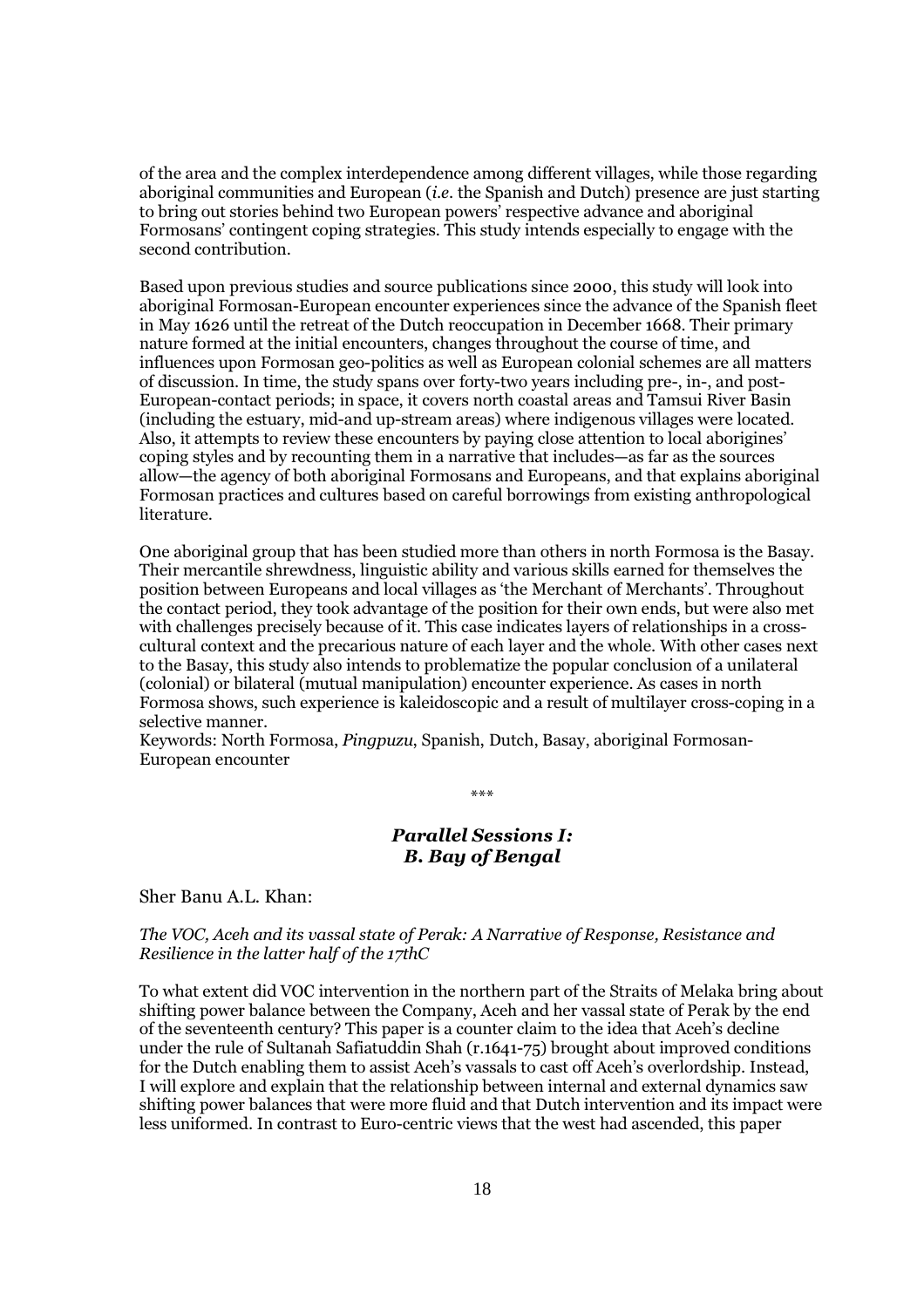illustrates that by the end of the seventeenth century, European commerce and institutions had not yet displaced indigenous ones since they continued to survive. This paper supports John Wills' paradigm of interactive emergence where local Asian powers and European forces mutually adapt in their efforts to counter and respond whilst protecting their interests.

\*\*

#### Martha Chaiklin:

## Ayutthaya: The Ivory Kingdom

In 1690, Engelbert Kaempher, a German doctor in the employ of the VOC wrote that, "The Kingdom of Siam is the most powerful, and its Court the most magnificent among all the black Nations of Asia." Its capital, Ayutthata, was located on an island in the middle of the Chao Phraya river, which empties into the Gulf of Thailand. Advantageously located between the hinterlands of continental South East Asia and the thriving maritime network in the South China Sea, the power and magnificence noted by Kaempfer were based on trade. This trade is known as consisting of rice, deer skins, fish products and sappanwood. Despite the prominence of elephants in Thai culture, and the widespread knowledge of this even among non-historians (hence the term 'white elephant') the ivory trade in Siam, and the important role of the VOC in it has gone largely unstudied. This paper use archival and printed VOC sources and travel accounts in order to examine the procurement of ivory in Ayutthata, its importance in the material culture of Siam, its trade and the networks utilized by the VOC to disperse it across Asia.

\*\*

#### Murari Kuma Jha:

## Linkages between the Coast and the Hinterland of Bihar: The Gangetic Highway during the Eighteenth Century

Geographically Gangetic Bihar in the middle Ganga plain is landlocked. Yet, in the past, the region had frequent access to the maritime world of the Bay of Bengal through the Gangetic highway. The Ganga River functioned as the highway of the empire (for both the Mughal and the British) and as such, it constituted an arena of economic and political activities along its water course. It facilitated mobility of the people with varied and variegated aims. The very act of traversing the fluvial course of the Ganga presents us with a case of close interaction with the natural environment, where a sailor had to face the weather, wind patterns, currents, shoals and, as a result, also the hazards of shipwreck. How travel was organized on this aquatic highroad of the empire and to what ends? How landscape of Gangetic Bihar influenced political and economic organizations? This paper aims to underscore the functional aspect of the Ganga River, treating it as a geographical unit with which people closely interacted to fulfill their economic and political interests. Thus, to analyze the nature of human activity in Gangetic Bihar, or eastern Hindustan, first of all, this paper sketches the physical geography of the region characterized by the Ganga River System, mountains, jungles, plain, towns and routes in the stretch between Patna and Rajmahal. The second section of the essay situates the Ganga River in historical perspective and looks at some of the political and economic patterns in la longue dureé. And finally, in the third section, the paper discusses as how the Dutch East India Company's ( Verenigde Oost-Indische Compagnie or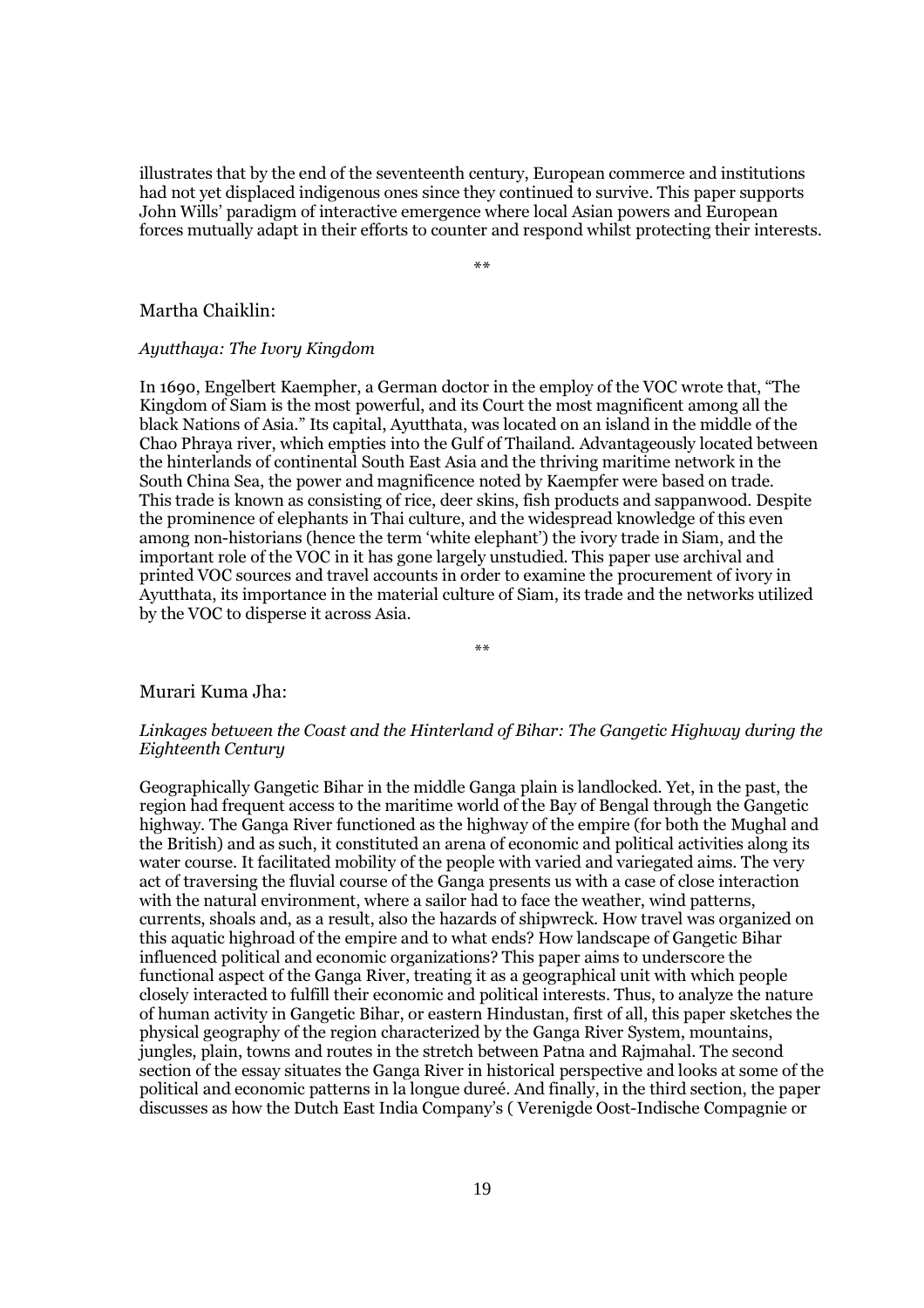VOC) fleets used to sail from Hugli on the Bay of Bengal to Patna, around 500 miles up the river and vice versa.

The VOC used to buy goods such as saltpeter, opium and cotton textiles from the areas around Patna in the seventeenth and eighteenth centuries. The Dutch transported their merchandise from Patna to Hugli using the fleets of country boats in the Ganga River which functioned as a riverine highway linking the maritime world of the Bay of Bengal and hinterland of Gangetic Bihar. For the data on this subject I have mainly relied on the VOC sources such as Pattenase Togten, Memorie van Overgave and Overgekomen Briven en Papieren, preserved at the National Archives, The Hague. The Dutch sources privilege us to closely view the sailing patterns in the river. There is no reason to assume that the indigenous people or the other Europeans sailing in the Ganga would have followed completely different sailing pattern and encountered a new set of challenges than the Dutch sailors actually did and shown here in fascinating details. Thus, we can safely generalize the Dutch sailing experiences in the Ganga River for others who were making use of this aquatic highroad linking the hinterlands of Bihar and the maritime world of Bay of Bengal in the early modern period.

\*\*

#### Pimmanus Wibulsilp:

## Arcot: The formation of the first independent Muslim kingdom in the Hindu Tamil Nadu land (the late seventeenth century to the eighteenth century)

A province of the Mughal Empire for about two decades (1690s-1710), later the first and only Muslim kingdom founded and permanently persisted in Hindu Tamil Nadu land, Arcot provides us an interesting example of how a Muslim power strived to build up its own political legitimacy in the Tamil Nadu Hindu arena. It has been mentioned, however, in previous literature mostly either as a part of the chaotic power struggles among many local rulers in the scene of the eighteenth-century declining South India, a part of the European rivalry (the Karnatic wars between the English and French), or the main bridgehead leading to the British colonization. The political history of Arcot has always been eclipsed by that of the British expansion and, even today an autonomous and comprehensive history of Arcot as a local Tamil Nadu power is yet to be achieved.

My paper is a preliminary study of Arcot's "state formation" with special attention being paid to the religious aspect of this process as it can be observed in European and Persian sources. In this paper I will try to answer how the religious boundary between Muslim and Hindu was crossed politically in the making of Arcot kingdom, or, in other words, the strategies with which Arcot incorporated itself into the local geopolitics in the eighteenth century. In doing so it may also help us to reflect anew on the so-called "harmonious" state between Muslim and Hindu religions prior to the colonial century that was yet to come.

\*\*\*

## *Central Session III: Indian Ocean Connections*

Ranjith M. Jayasena:

Archaeological research in Sri Lanka and Mauritius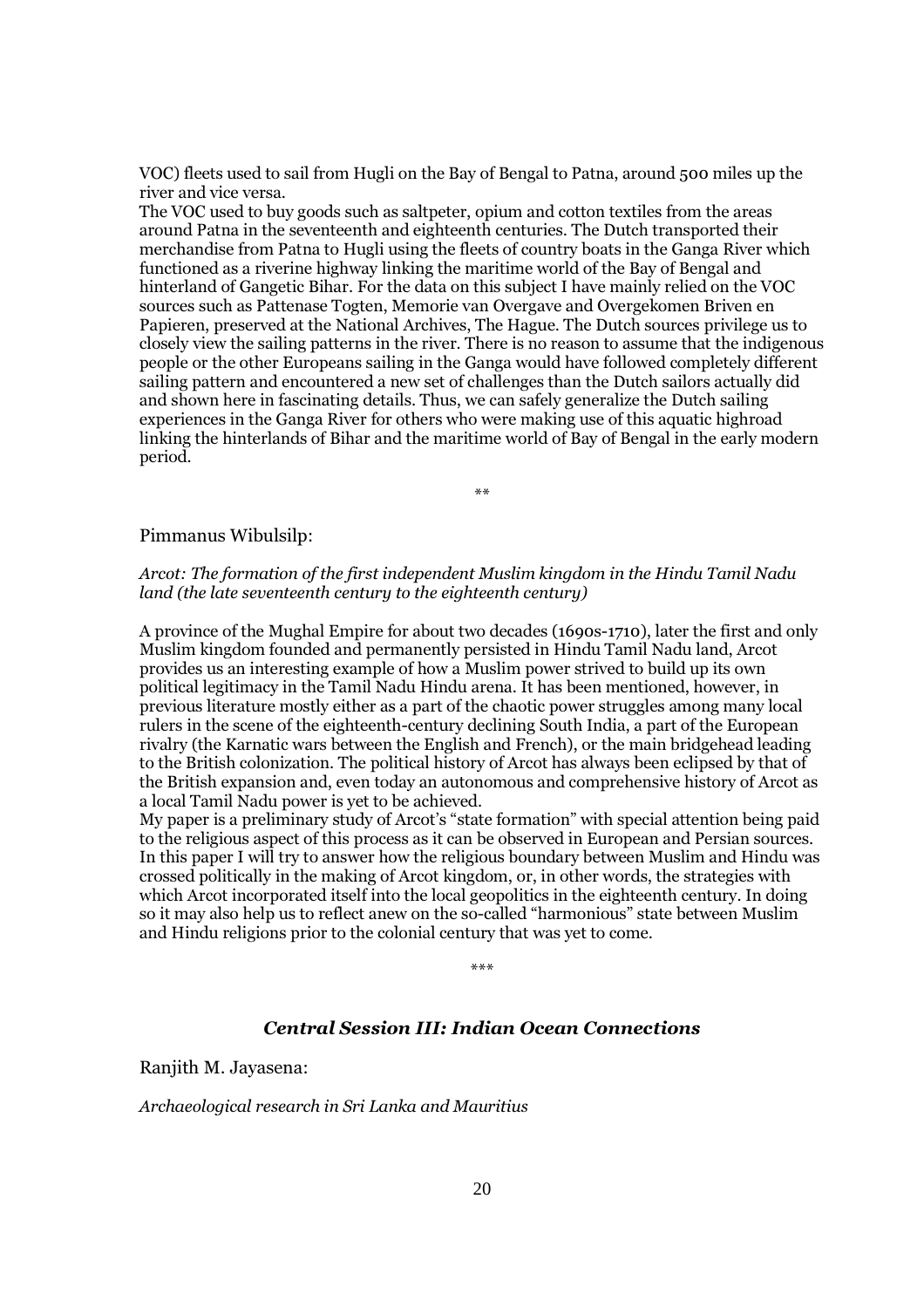In recent years archaeological research in Sri Lanka and Mauritius exposed the remains of seventeenth-century fortifications built by the Dutch East India Company (VOC). Even though 4,000 km apart, Fort Frederik Hendrik on Mauritius and Katuwana Fort in Sri Lanka were related components of the VOC's interlocking system of fortifications in the Indian Ocean, designed to facilitate the control and movement of trade goods and people. The coastal fortification on Mauritius served as a refreshment station for outward and homebound VOC fleets, whereas Katuwana Fort in the interior of Ceylon was an outpost to secure the Company's rule over the coastal regions.

More information:

Jayasena, R. and P. Floore, Dutch Forts of Seventeenth century Ceylon and Mauritius: an historical archaeological perspective, in: E. Klingelhofer (ed), First Forts. Essays on the Archaeology of Proto-Colonial Fortifications, Leiden / Boston: Brill 2010, 235-260. Floore, P.M. and R.M. Jayasena, In want of everything? Archaeological perceptions of a Dutch outstation on Mauritius (1638-1710), in Post Medieval Archaeology 44:2 (2010), 320- 340

Jayasena, R.M., 'The historical archaeology of Katuwana, a Dutch East India Company fort in Sri Lanka', Post-Medieval Archaeology 40:1 (2006), 111-28.

\*\*

#### Ghulam A. Nadri:

#### The indigo trade of the Dutch East India Company in the early seventeenth century

This paper examines the significance of indigo as a commodity in the Dutch East India Company's scheme of trans-oceanic trade in the seventeenth century. The Company (VOC) purchased substantial quantities of indigo every year in South Asiaprimarily through its establishments inSurat/Gujarat, and exported them to Europe. Between the 1620s and the 1640s, a large proportion of the Company's total annual investment in Surat in export merchandise was in indigo. In view of severe competition from other European and Asian buyers, the Company contemplated to promote its production at various places in the eastern archipelago (such as Java, Ambon, and Cheribon) as well as at its other establishments in Asia. This was also perhaps a response to the attempted monopoly of the indigo trade by the Mughal Emperor Shah Jahan in the early 1630s. This paper also analyses the opportunities and limitations of the VOC in globalizing the cultivation of indigo and manufacture of the dye and thereby restructuring the agrarian economy of its territories in Asia.

#### Rajat Datta

#### Money Use and Monetization in Early Modern India: A View from the East

There is a surprising degree of consensus among historians that the use of money had increased phenomenally in India in the seventeenth and eighteenth centuries. On the other hand, there is an equally surprising lack of consensus as to why this happened? One influential view holds that such high levels of monetization were fiscally induced through the collection and redistribution of the land tax in cash by the state. This resulted in a skewed monetary-nexus as the land tax, being a net drain from the countryside (the rural sector) to the cities, created a cash-guzzling (and overdeveloped) urban economy and a relatively money-starved (i.e. a relatively self-sufficient) rural economy. Attention is drawn to the absence of a rural demand for `urban' goods and to the low levels of subsistence in the countryside as supportive evidence. I argue that while fiscal levers were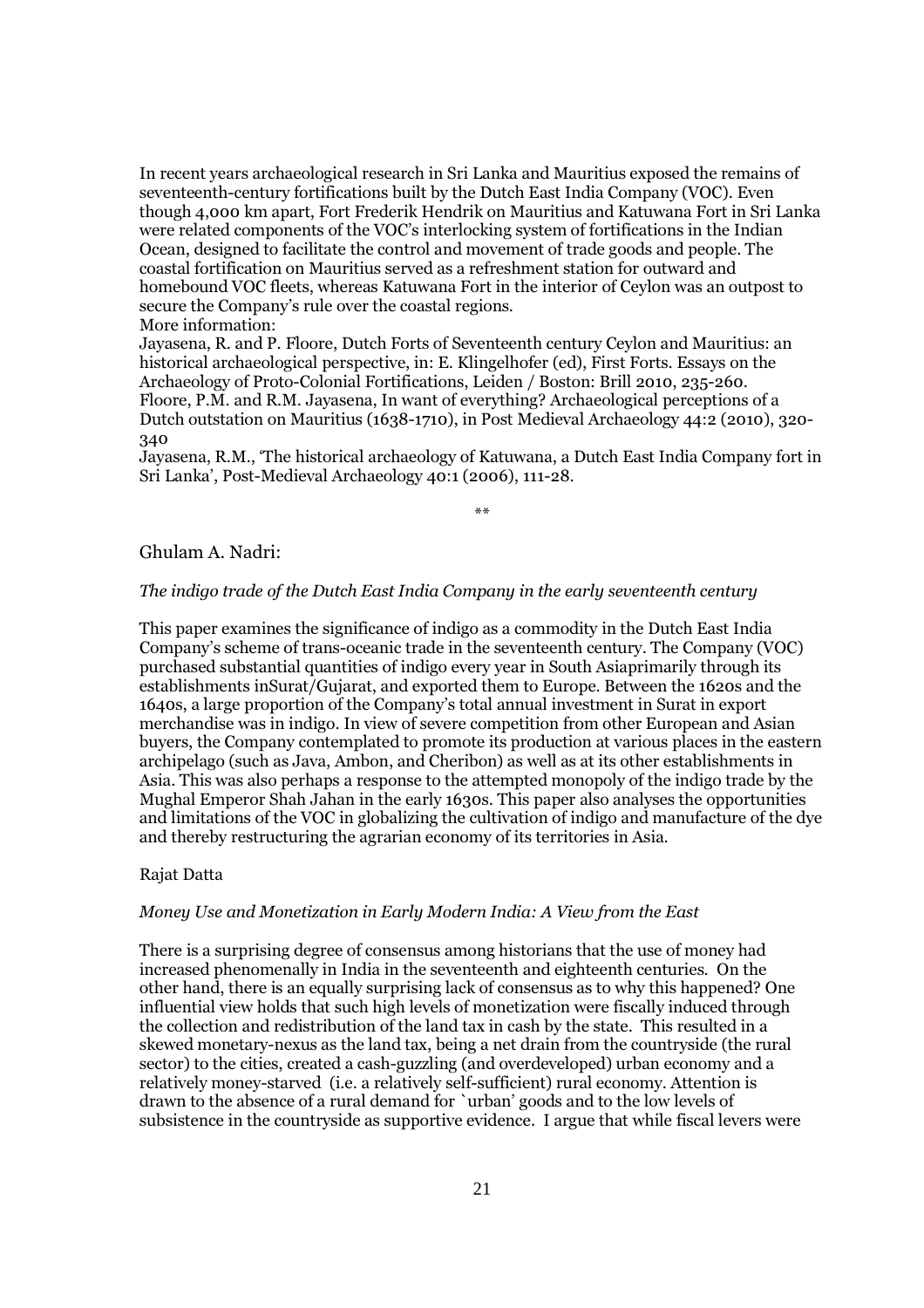vital in sustaining urban monetization is pretty much indisputable, the use of money and the growth of a rural cash-nexus need to go beyond this fiscally-straitjacketed explanation for it bestows the state with an excessive degree of fiscal efficiency. Using evidence from eastern India in the eighteenth century, this paper will attempt a critique of this entrenched view and furnish an alternative (i.e. a non-fiscally deterministic) view of rural monetization in this period based on some of the following set of considerations. The land tax was seldom fully realized, there were enormous slippages and local magnates and powerful peasant groups retained (or siphoned away) substantial fiscal resources. Elaborate channels of rural trade developed on the basis of such resources. Commodity flows and banking networks webbed town and country in what appear to be autonomous fiscal networks. A wide variety of non-agricultural (sai'r jihat) taxes show the existence of complex commercial production systems where capital was invested by a variety of people and/or agencies, including the village community. A trimetallic currency and a graded system of mints ensured that money was accessible to all rungs of the economic chain, particularly to its intermediate and primary links. Finally, a market-induced commercialization at these two levels which occurred at this time, this paper will argue, was one of the most significant features of an early modern economy in India.

## *Parallel sessions II A. Connections across the Chinese Seas*

#### Hoang Anh Tuan:

## *Engineering Socio-Economic Transformation: Early Modern Vietnamese Silk Production and Trade in Global Perspective*\*

In contrast to the conventional viewpoints over the early modern Vietnamese socio-economic history which over-emphasized the agricultural and land-based features, recent scholarship proposes another way for the assessment of Vietnamese history: viewing the national history from the sea. This approach particularly makes sense should one consider the extremely narrow coastal strip, wedged between sea and mountains, which rounds the Indochinese peninsula. Recent research reveals that, along this long north-south stretched coast, existed a flourishing commercial hub of the regional maritime trade throughout the ancient and medieval times, i.e. the so-called "Jiaozhi Ocean" which stretched from the Gulf of Tonkin southward to present-day central Vietnam.

The arrival of European maritime powers from the early sixteenth century transformed the traditional East Asian maritime networks. The expansion of the regional and global trading networks and, to a larger extent, the birth of early modern globalization stimulated the socioeconomic changes in most of the regional countries. While Chinese export products such as silk and porcelain engineered the global exchange, Japanese silver (together with that mined in America) geared up the monetization of many regional economies. Falling in between these two giant economies, Vietnam, certainly between the late sixteenth and early eighteenth centuries, utilized this regional trading network to expand its "commodity economy" and integrated into the global network. Vietnamese export products (silk and ceramics) bridged the isolated Gulf of Tonkin to connect northern Vietnam with the regional and international trading system, stimulated the socio-economic transformation in early modern Vietnam.

In contrast to such well-analyzed "internal pulls" as socio-economic and demographic developments, the "external push" (i.e. the influence of regional and international trade and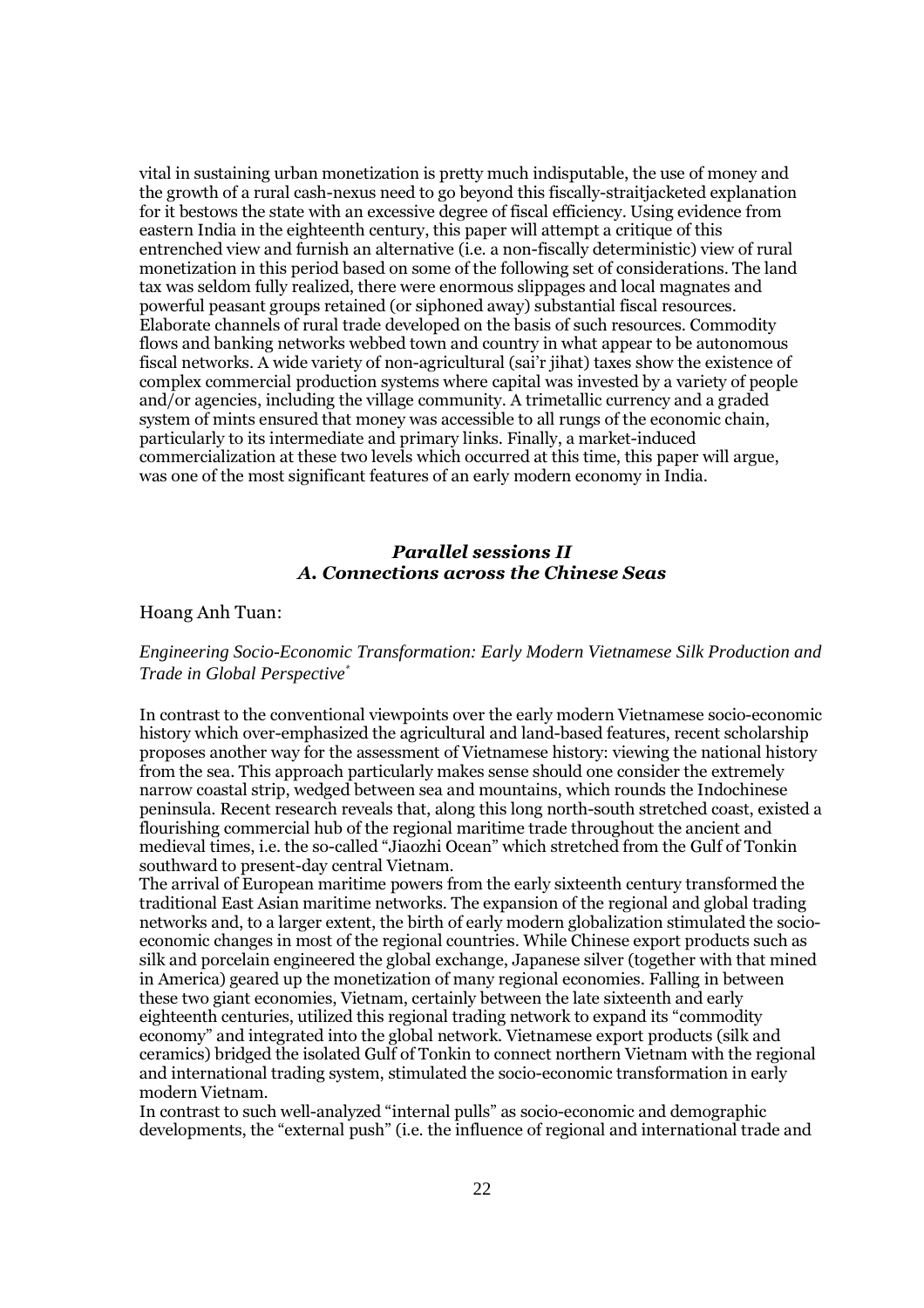diplomacy upon Vietnam) was often neglected by Vietnamese historians when examining the "unprecedented development" in seventeenth-century Vietnam. On the basis of new data as well as a global viewpoint, this paper examines the spectacular development of seventeenthcentury Vietnam which laid a foundation for the country's integration into the global system during the early modern time.

\*\*

#### Weichung Cheng:

Admiral Shih Lang's secret proposal of returning Taiwan to the VOC

During the rebellion of three feudatories, the feudal lords of Fuchien, Kêng Ching-chung, and Kuangtung, Shang Chih-hsin, not only ignored the maritime prohibition issued by Peking court but actually encouraged their subordinate merchants to trade in Japan and countries around South China Sea. The lord of Taiwan, Cheng Ching, occupied harbors on the Chinese shore like Haich'eng in Fuchien and Nantao in Kuangtung for expanding the China trade. After the Manchu court in Peking gained supremacy and gained control of Fuchien and Kuangtung in the 1680s, the Emperor Kanghsi initiated a series of actions to suppress the 'traitor-merchants'. The merchants of Kuangtung were punished and abused severely during the prosecution of the chief merchant Shên Shang-ta and his gang. However, the Fuchienese merchants avoided harsh punishment because the governor Yao Ch'i-shêng argued that they were useful in raising money for attacking Taiwan. After Cheng Ching retreated all his force to Taiwan, the Taiwan transit trade soon suffered from the recession of China trade in Kuangtung and Fuchien caused by the Peking court.

Later Taiwan was struck by a drought. When the price of Siamese rice rose, the Taiwan authorities lost the fragile balance between food supply and commerce.

After the Manchu naval admiral Shih Lang defeated the Taiwanese naval force in the Pescadores in 1683, the sea-route to import Siamese rice to Taiwan was cut off and the Taiwanese authorities had to surrender. In taking over Taiwan, Shih Lang consulted with several members of the VOC and the EIC. He planned to lure the VOC and/or the EIC to become his exclusive partner of trade by conceding Taiwan on the one hand, and urged the Peking court on the other hand to maintain the maritime prohibitions (except in Amoy) to keep the foreign threat.at bay. Playing out this two forked strategy, Shih Lang intended to help the Fuchienese merchants monopolize on the foreign trade at the expense of all other Chinese merchants.

However, the High Government of the VOC in Batavia was not interested in his proposal. Because no foreign threats materialized, Shih Lang eventually failed to prevent the abolishment of maritime prohibition ordered by Emperor Kanghsi. As a consequence, Shih Lang's proposal of returning Taiwan to the VOC remained a forgotten secret. Taiwan thus played no more the role as an Entrepôt but became a potential open-frontier for the new immigrants from China.

 $\mathbf{x}$ 

Ariel C. Lopez:

Divergent narratives of two Sultanates: Maguindanao and Sulu in the  $18<sup>th</sup>$  century

Using previously underutilized archival sources from the Nationaal Archief (NA), this paper illustrates the dichotomies between the historical development of the Sultanates of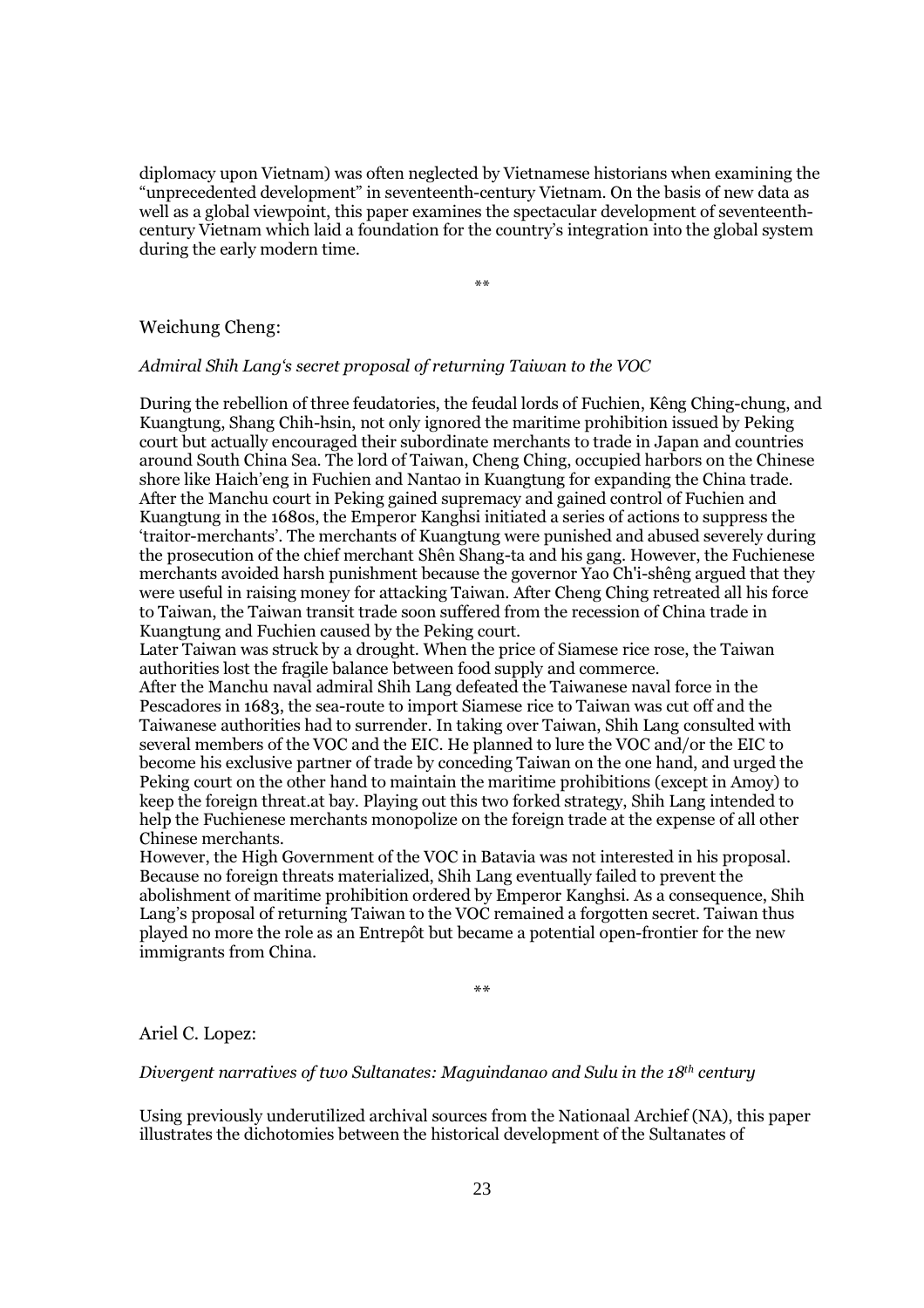Maguindanao and Sulu in the 18th century. The rising economic opportunities from the expansion of European (Dutch and British) and Chinese economic activities in Sulawesi Sea and the larger Sulu Zone23, failed to translate into the political consolidation of Maguindanao, but instead facilitated its 'decline.' On the other hand, these opportunities enabled Sulu to become an important entrepôt by the end of the 18th century. If 'most [of the] maritime emporia were ports located at the mouth of rivers which gave ready access to prosperous hinterland,'24 as Dietmar Rothermund writes, then why did Maguindanao, with its access to upland resources such as manpower, rice and export commodities such as wax and deer meat,25 not fully exploit these economic opportunities?26 On the other hand, why was Sulu successful into transforming itself into an emporium for slaves, tripang (bêche-demer) and edible bird's nest despite of its insularity and contingent problems, such as shortages of manpower and rice, caused by a lack of hinterland?27

\*\*

## Carl Feddersen:

 $\overline{a}$ 

## Speelman's diplomatic model in the "Notitie" – The Cases of Arung Palakka and Karaung Karungrung

The political regime that was instated by the November 1667 contract between the Company and Makassar substituted the Company for Makassar as the dominat force in Sulawesi. The primary challenges of Speelman's diplomacy both in attaining and preserving this hegemony was to uphold the loyalty of local allies, and control the Makassarese opposition. The issue of keeping both friend and foe equally in place in the new political order is accordingly predominant in his instructions and advice to his successor in Sulawesi. I shall restrict my analysis to Speelman's reflections on overseas diplomacy to his assessment of his main ally, Arung Palakka and his main antagonist in Sulawesi, Karaung Karunrung. Both cases well

<sup>&</sup>lt;sup>23</sup> Adrian Lapian and James Francis Warren have articulated the importance of the economic and geopolitical affinity of Sulu and Maguindanao to their broader regional setting. Adrian Lapian, 'Laut Sulawesi: The Celebes Sea from Center to Peripheries,' *Moussons* 7 (2003): 3-16; James Francis Warren, *The Sulu Zone, 1768-1898: The Dynamics of External Trade, Slavery and Ethnicity in the Transformation of a Southeast Asian Maritime State* (Singapore: Singapore University Press, 1981).

<sup>24</sup> Dietmar Rothermund, 'Asian Emporia and European Bridgeheads,' in *Emporia, Commodities and Entrepreneurs in Asian Maritime Trade, c. 1400-1750* ed. Roderich Ptak and Dietmar Rothermund (Stuttgart : Franz Steiner Verlag, 1991), 3-4.

<sup>25</sup> François Valentijn, *Oud en Nieuw Oost-Indiën*, vol. 1 (Amsterdam: J.C. van Kesteren & Zoon, 1862), 161.

<sup>&</sup>lt;sup>26</sup> The developmental model of upstream-downstream relations of polities has been hypothesized by Bennet Bronson. B. Bronson, 'Exchange in the Upstream and Downstream: End Notes towards a Functional Model of the Coastal State in Southeast Asia,' in *Economic Exchange and Social Interaction in Southeast Asia Perspectives from Prehistory and Ethnography,* (ed.) Karl Hutterer (Ann Arbor: University of Michigan, 1977), 39-52. J. Kathirithamby-Wells specifically examines this *hulu-hilir* relation among the Malay states along the east coast of Sumatra. See J. Kathirithamby-Wells, 'Hulu-hilir Unity and Conflict: Malay Statecraft in East Sumatra before the Mid-Nineteenth Century,' *Archipel* 45 (1993): 77-96.

<sup>&</sup>lt;sup>27</sup> Trade in edible bird's nest and *tripang* grew beginning at around the late  $17<sup>th</sup>$  century. See David Henley, *Fertility, Food and Fever: Population, economy and environment in North and Central Sulawesi, 1600- 1930* (Leiden: KITLV Press, 2005), 71 and Leonard Blussé, 'In Praise of Commodities: An Essay on the Crosscultural Trade in Edible Bird's Nest,' in *Emporia, Commodities and Entrepreneurs in Asian Maritime Trade, c. 1400-1750*, eds. Roderich Ptak and Dietmar Rothermund (Stuttgart : Franz Steiner Verlag, 1991), 317- 338.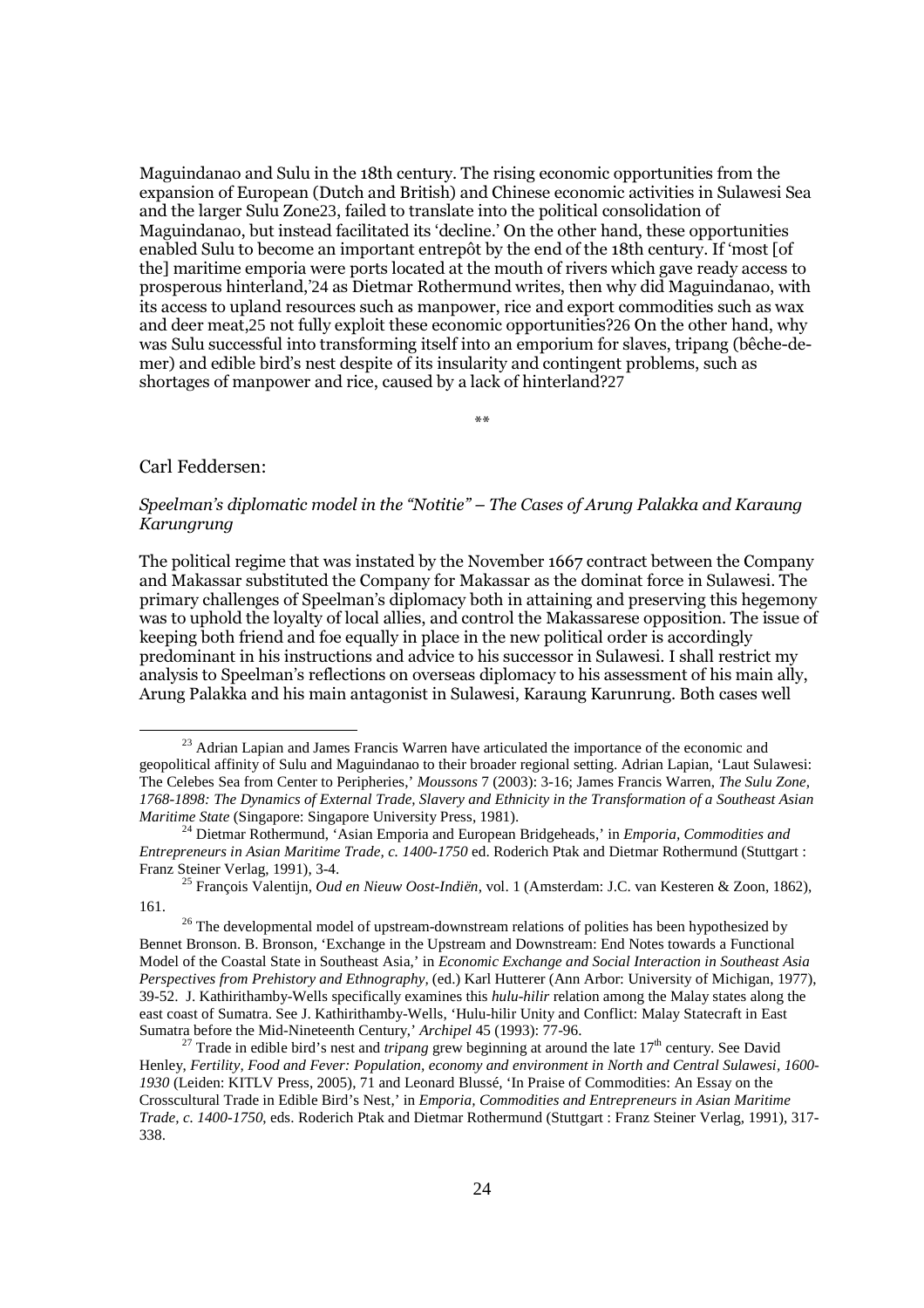illustrate what I propose is the general characteristic of Speelman's "overseas diplomatic approach", namely that agency takes precedence over context and that - if considered at all the level of structure came third. Put plainly, Speelman was primarily preoccupied with the personal qualities of persons of power with whom the Company could, or had to deal. His consideration of context was motivated by the question of who actually was or could possibly be brought to agency-power. "Structure" understood for example as "political culture" is only relevant in Speelman's analysis as notifications of recurrent habits of local political practice, and never understood with a capital "C". Against this background Speelman stands out as a "methodological individualist" *avant la lettre*, or as a "principal pragmatic by practice". These positions reject commonly accepted structural assumptions in the historiography of the Company's overseas diplomacy such as notions of "Eurocentric tunnel-vision" and dogmatic adherence to international law.

## Parallel sessions II *Connections across the Arabian Sea*

\*\*\*

#### René Barendse:

#### The structure of Portuguese trade in western India in the thirties of the seventeenth century.

This paper will mainly comment on a new seventeenth century Portuguese manuscript the "Livro do Estado da Índia Oriental" . This manuscript which has so far been completely overlooked in the literature is one of the single most important manuscripts on the trade of the Indian Ocean since it contains a massive amount of statistic evidence on this trade which is not found in any other source. I will first comment on the quality of the statistics arguing that unlike most observers the author, Pedro Baretto de Resende, was at pains to verify his statistics by actually counting things, something still quite rare in this period in which most figures which we have are fancy figures. I will then argue that since most of the other figures are fancy figures - if Resende´s figures are right virtually all figures have to be radically scaled downwards particularly if it involves the number of inhabitants of port cities but relating to the size of trade as well. I will then argue;

First, the thirties were for the mass of the population of the Indian west coast the worst decade of the entire early modern period as it featured the most grisly famine of the entire early modern period. This also severely hit many Portuguese settlements where in some places the population was halved. One formerly very important settlement, Chaul, never entirely recovered from this catastrophe, while the manufacturing industry of the Portuguese settlements was all but extinguished and also never recovered. The impact of this disaster on trade was however smoothed by it coinciding with a long term up phase of the world conjuncture; it did however feature the beginning of a long term divergence of the trade of the Indian Ocean in which trade shifted from western India to Bengal. A very disadvantageous trend for the Portuguese since they had just been evicted from Bengal, to some extent this made the fortunes of the Dutch and English company on the Indian subcontinent since they jumped into the vacuum left by the Portuguese.

Second, although the literature tends to focus heavily, in fact almost exclusively on the Portuguese trade with Europe, this trade was of only minor significance to the Portuguese trade in Asia and to Portuguese tax revenues by the third decade of the seventeenth century. Since Dutch and English imports in Europe had caused a drop in prices of the main export, Indian textiles, which meant that this trade was carried on at far too slim profit margins to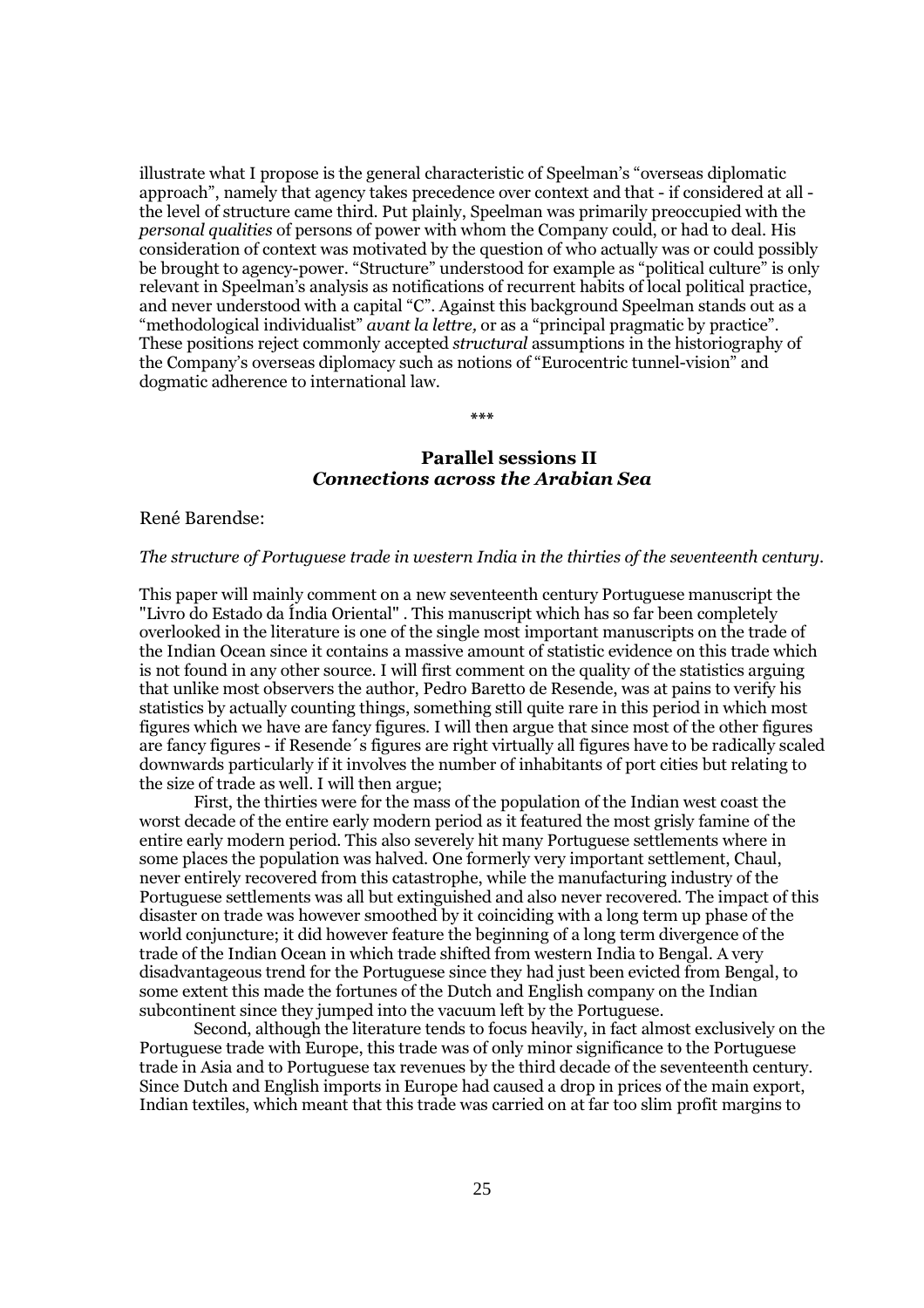warrant the high risks involved in it, without constant bullying of the Portuguese/Spanish crown the trade might have ceased altogether.

Third, the mainstay of Portuguese trade in Asia in the late sixteenth century had been the India-China trade but that was in decay too as too many ships were being seized by the Dutch and therefore insurance premiums were too expensive. Furthermore, in the main export from East Asia to India, copper, the Portuguese were ousted by the Dutch. Southeast Asian spices were already only traded by the Dutch.

Fourth, Portuguese trade therefore essentially shifted to trade between India and the Persian Gulf, between India and Africa and between the west coast and the Coromandel coast - Ceylon/Sri Lanka had all dropped out from the Portuguese coasting trade and was making heavy losses. The most significant long distance trade was that with the Gulf, with Africa becoming increasingly important.

The bulk of it, however, fifth was not long distance trade but was coasting trade. I will argue that most Portuguese settlements essentially subsisted - and in some cases such as Diu and Chaul thrived - on the coasting trade as did San Thomé on the Coromandel Coast which was a center for the redistribution of goods from western India on the Coromandel Coast. This leads me, sixth, to a general observation on the Indian Ocean trade in general: the overwhelming bulk of Indian Ocean trade was short-distance coasting navigation - that this has often eluded notice is because the companies were not heavily involved in it. Because basically their ships and crews were too expensive to engage in this. The Portuguese however were for the Portuguese trade was unlike that of the Companies - except for the Lusitanian trade with Europe - not conducted by a centralized organization as by Portuguese private merchants who participated in trade with Indian, Persian, or Turkish merchants.

Here lies, seventh, also the very element of resilience of the Portuguese empire. Because, as I will show, the revenues of the Portuguese empire derived from the taxation of coasting trade. The core of the Portuguese state on the Indian west coast could manage financially due to this but the out-station (Ceylon, Malacca and Malabar) could not and were in severe financial difficulties. So that they had to be subsidized from the west coast. Finally, eighth, this also means that whereas most readers will probably mainly be interested in this topic as a background to the development of the Dutch and English trade it should be stressed that the Portuguese were in some ways like the companies, the basic pattern of trade and the commodities of trade changed little afterwards, but the Companies as it were only took over the upper storey of trade, that in high value, high profit commodities, and in that respect the Portuguese were completely unlike them. It was only in the eighteenth century that the 'country trade' moved into the trade in bulk goods.

\*\*

#### Yogesh Sharma:

### The Coast and the interior – arteries of trade in 17th-century Mughal India.

The constant interface and reciprocal probings between the coast and the interior was strongly shaped by the trade routes which intersected and connected the vast hinterland to the coastal territories. These arteries, carried goods and commodities, armies and pilgrims, Europeans and Asians, merchants and officials, bandits and marauders, and several kinds of people, porters, horses, oxen, and dromedaries. Several sagas of life, death and adventure transpired on these trade arteries, at the numerous caravan serais and halting places that were located on the trade routes.

This network of communication and transportation had acquired critical significance by the 16th and 17th centuries, which was also connected to the process of state formation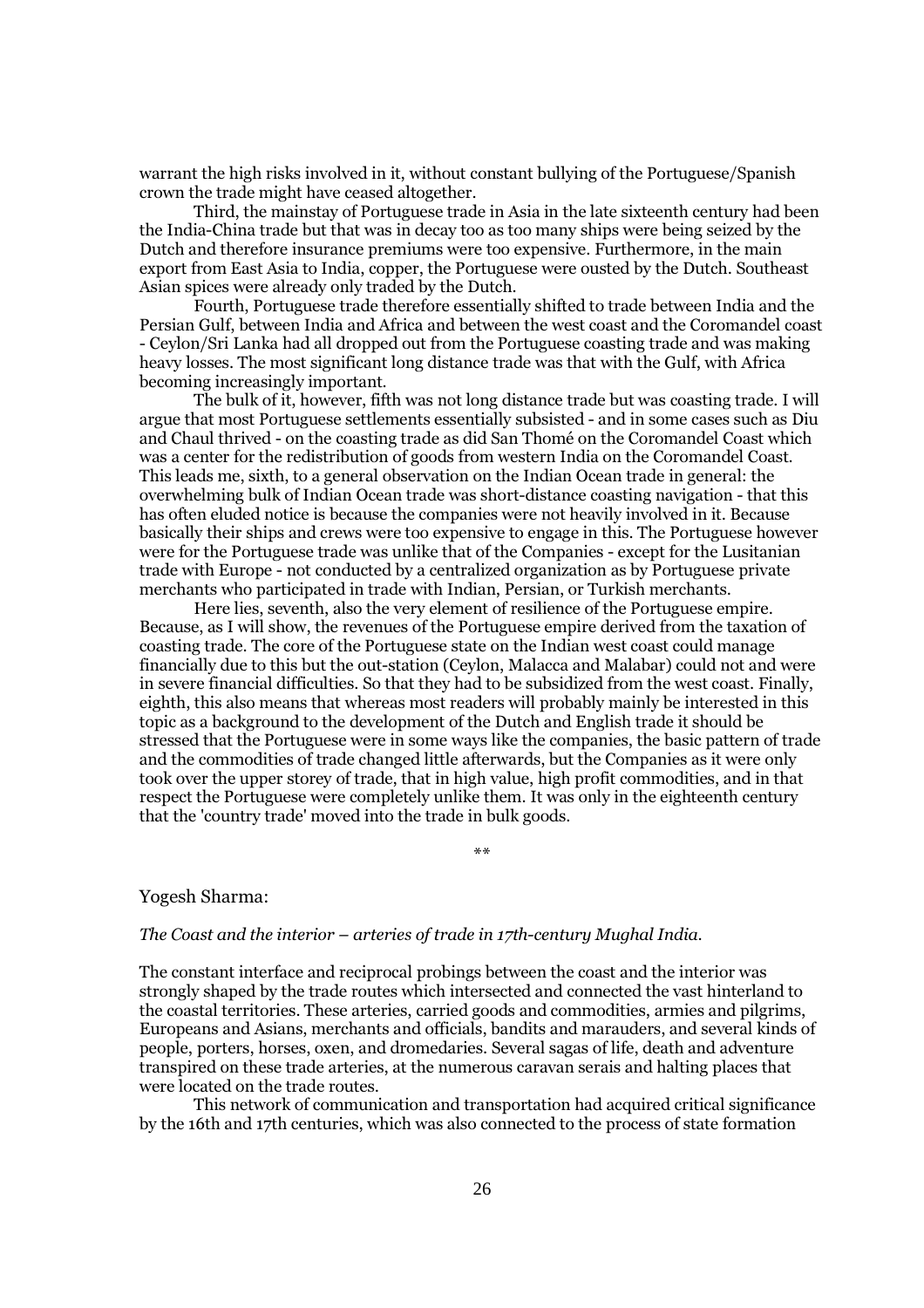and rapid growth of the commercial sector. The significance of these trade routes and transportation is reflected in Fernand Braudel's observation that India's commercial economy had become quite sophisticated and acquired the character of a 'national market'. He was particularly impressed by the remarkable system of transportation by huge ox-trains of 'Banjaras' comprising up to 10,000 oxen, which carried goods across very vast distances. Given the vast quantum and rich value of goods that moved on these trade routes, the highways could occasionally be unsafe and were prone to brigandage, which also constitutes an important area of study.

Several important routes cut across the marching territories or the interior regions which were cross-connected to the coastal regions. In the Indian sub-continent the Deccan, Malwa, Gujarat and Rajasthan circuits were important zones of cross-country movements. Also the access route that followed the Ganga river from Bengal moving up to north-west India via the imperial capitals of Delhi, Agra and Lahore and further moving towards central Asia was a key artery of transportation. This paper will briefly examine travel along two of the major trade routes mentioned above.

Thirdly, these travel routes have also spawned a wealth of historical travel literature that constitutes a very rich body of narrative pertaining to socio-political history and facets of environmental and economic history. Among the travel writers of the 17th century remarkable narratives have come from several such as John Jourdain, Pietro Della Valle, Peter Mundy, Sebastian Manrique, F. Martin, J.B.Travernier, Abbe Carre, John Fryer, and several others. An important facet of the European Traders was that they were essentially coast-centric in their location and activity. Consequently, a very extensive information emerges regarding the interface between the coast and the interior which has not been adequately studied so far.

\*\*

#### Ruby Maloni:

#### Maritime Cities and their Hinterland: Surat as a counterpoint to Bombay.

The Mughal port of Surat was a maritime city and a dynamic commercial centre. The presence of European trading companies played a role in its change of profile during the 17th and 18th centuries.

After Akbar's conquest of Gujarat in 1572, its ports became integrated with the larger economy of the empire. Major shifts occurred in trade routes and patterns of internal trade. A triangular exchange system of bullion and commodities between Surat, Ahmedabad and Agra became prominent. With the eclipse of Mughal power, after the death of Aurangzeb, Surat's hinterland became constricted, leading to a decline of its commercial importance. Yet, even after the shaping of Bombay as a 'colonial city' by the English East India Company, Surat continued to hold its own.

Although the English had acquired Bombay, their own port with a deep-water harbour, efforts to attract trade to Bombay were arduous during the second half of the 17th century. The dream of making Bombay an entrepot and commercial centre superior to Surat remained unfulfilled for more than a century. The island's long struggle to supplant its northern rival lasted well beyond 1759 when Surat was taken over by the English. Surat was a counterpoint to Bombay, the immediate instrument of a grand colonial design in Asia. Bombay as a port was consciously patterned as a 'seaward gate' and 'funnel for export'.Surat had grown to be so.

Surat had a hinterland of its own; Bombay's hinterland was created and gradually carved out, characterised by a dominant-dependent relationship. Surat's catchment area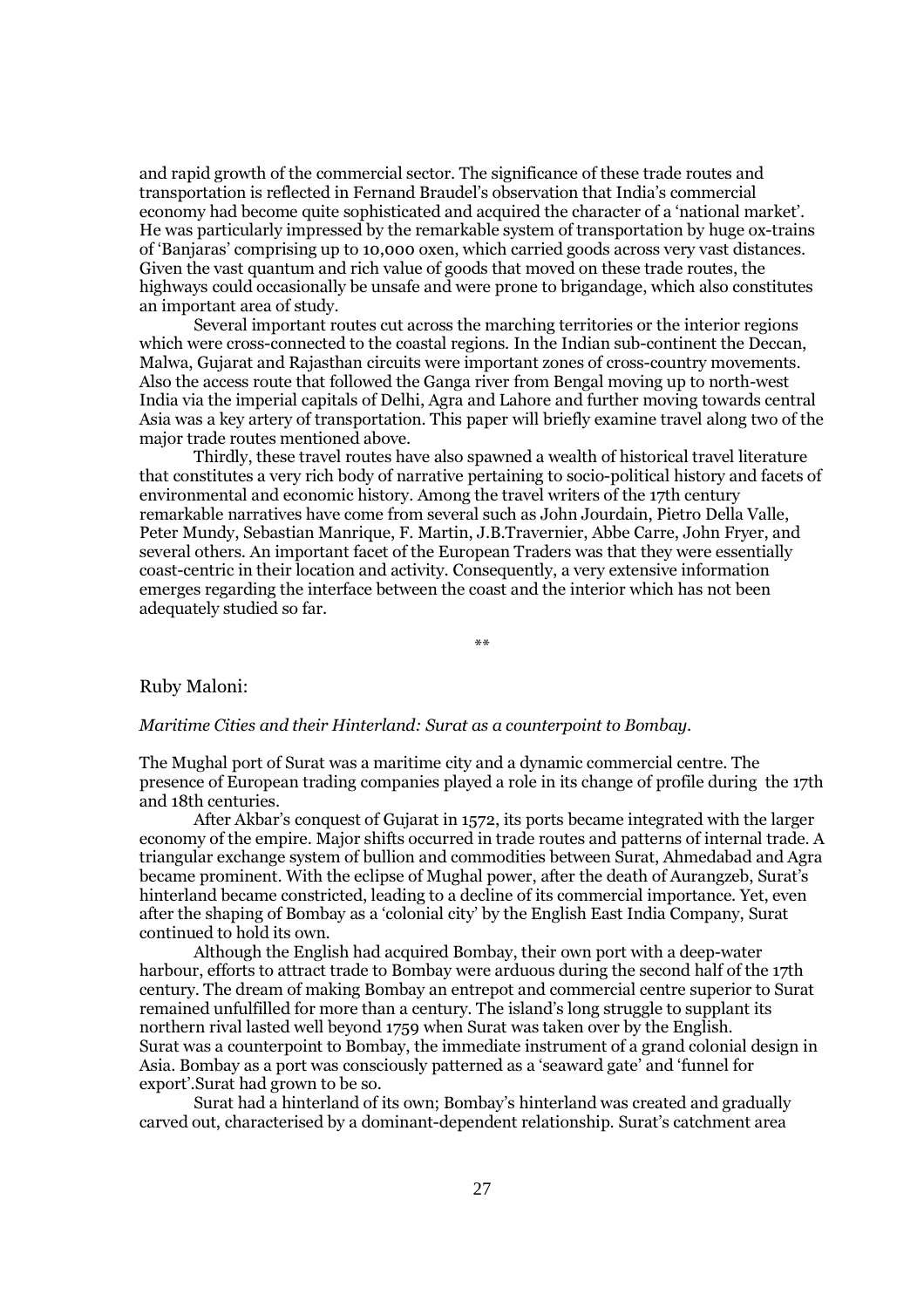extended widely while Bombay was restricted by the western Ghats. Mercantile and artisanal groups were traditionally established in the larger environs of Surat. To 'create' Bombay as the Urbs Prima in Indies, merchants, shipwrights and artisans were induced to migrate and settle in a new locale.

Surat and Bombay's integration and interaction with their respective hinterlands during the latter half of the 17th century and early 18th century make for an interesting study.The paper focuses on Surat and its hinterland, and compares its position in this context with that of Bombay.

\*\*

### Binu John Mailaparambil:

#### The Dutch East India Company and the Opium Trade in Malabar (1663-1700)

One of the main problems that had to be tackled by the Dutch East India Company in Malabar was to supply the regional markets with merchandise of local demand, mainly in exchange for pepper. The main aim of the Dutch Company was to derive a profit out of such an import trade to support its pepper procurement in Malabar. When Malabar was identified by the VOC as a poor market for its commodities, it was eager to find a suitable substitute to cater the local demands. The attempt of the Dutch to monopolise the opium trade in Malabar was designed in this direction. This article attempts to analyse the opium trade of the Dutch East India Company in Malabar during the last four decades of the seventeenth century against the backdrop of the socio-political situation in the region. The efforts and failure of the Dutch Company to control the opium trade in Malabar reveal not only its limitations in controlling the coastal and hinterland trade routes, but also the resilience of the local mercantile community to maintain its sway over the regional trade.

\*\*\*

## Treasures from the archives

Jinna Smit:

### Something old, something new, something borrowed, something blue: the Mutual Cultural Heritage Program of the Nationaal Archief.

The Mutual Cultural Heritage Program 2009-2012 was initiated by the Ministry of Foreign Affairs and the Ministry of Education, Culture and Science of the Netherlands. Mutual Cultural Heritage (MCH) is defined as "[…] relics of a past that the Netherlands has shared with others […]. They include heritage in other countries dating from the era of the Dutch East and West India Companies and from Dutch colonialism in Asia, Africa, and South America, as well as heritage deriving from a period of intensive cultural relations […]". The National Archives of the Netherlands (Nationaal Archief) is one of the institutions carrying out this MCH Program in cooperation with archival institutions in the eight countries prioritized by the ministries: Brazil, Ghana, India, Indonesia, Russia, South-Africa, Sri Lanka and Surinam. An example of a MCH project is the Dutch Records Project in Chennai, India. As the VOC archives in the Tamil Nadu Archives are mostly unique, the Nationaal Archief finds it very important that the information in these documents will not only be safeguarded but made accessible as well. Therefore, these records will be scanned and put online via the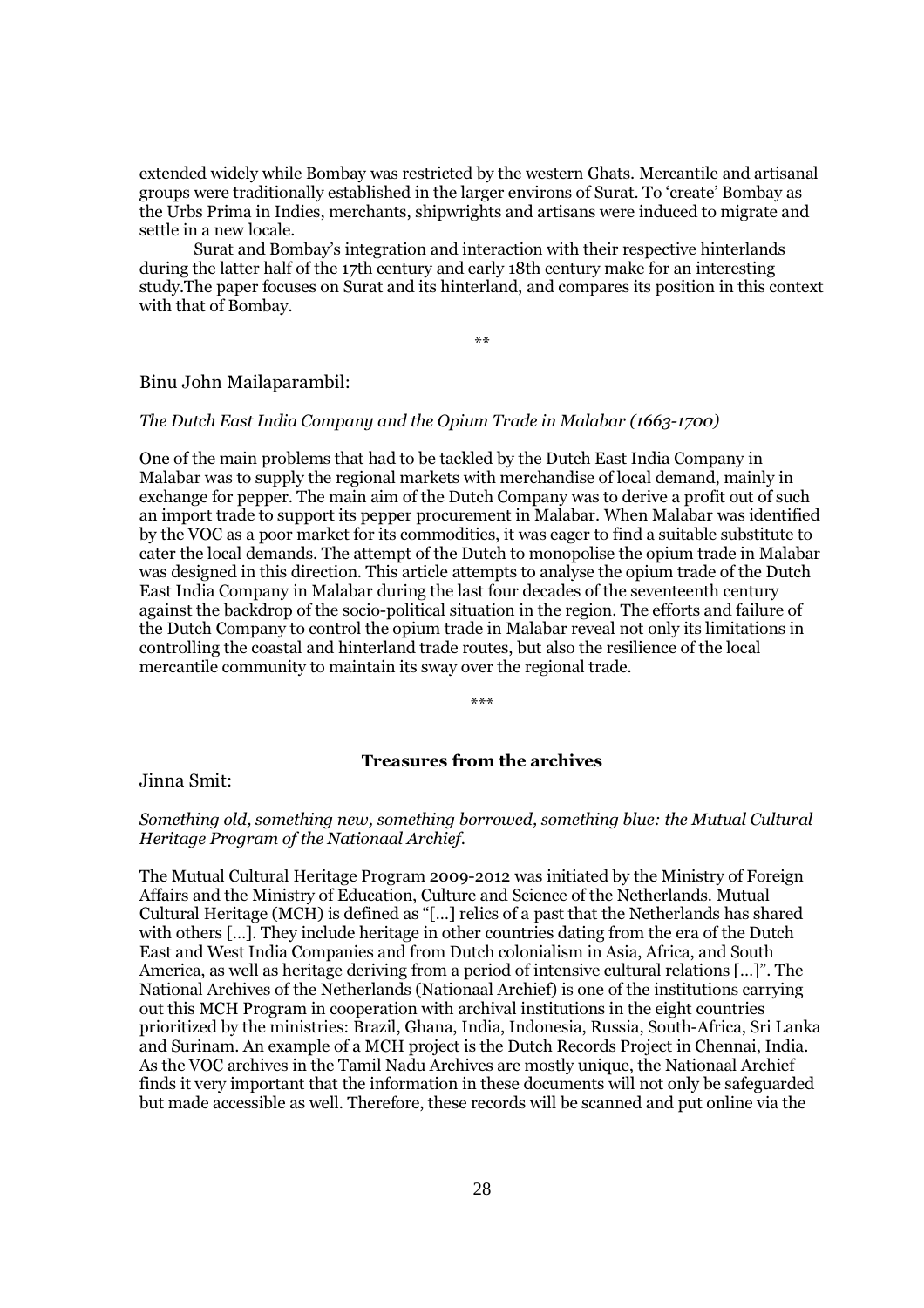MCH Portal. For some MCH partners providing online access to digitized documents is a bridge too far though. This paper will address this issue from different angels.

\*\*\*\*\*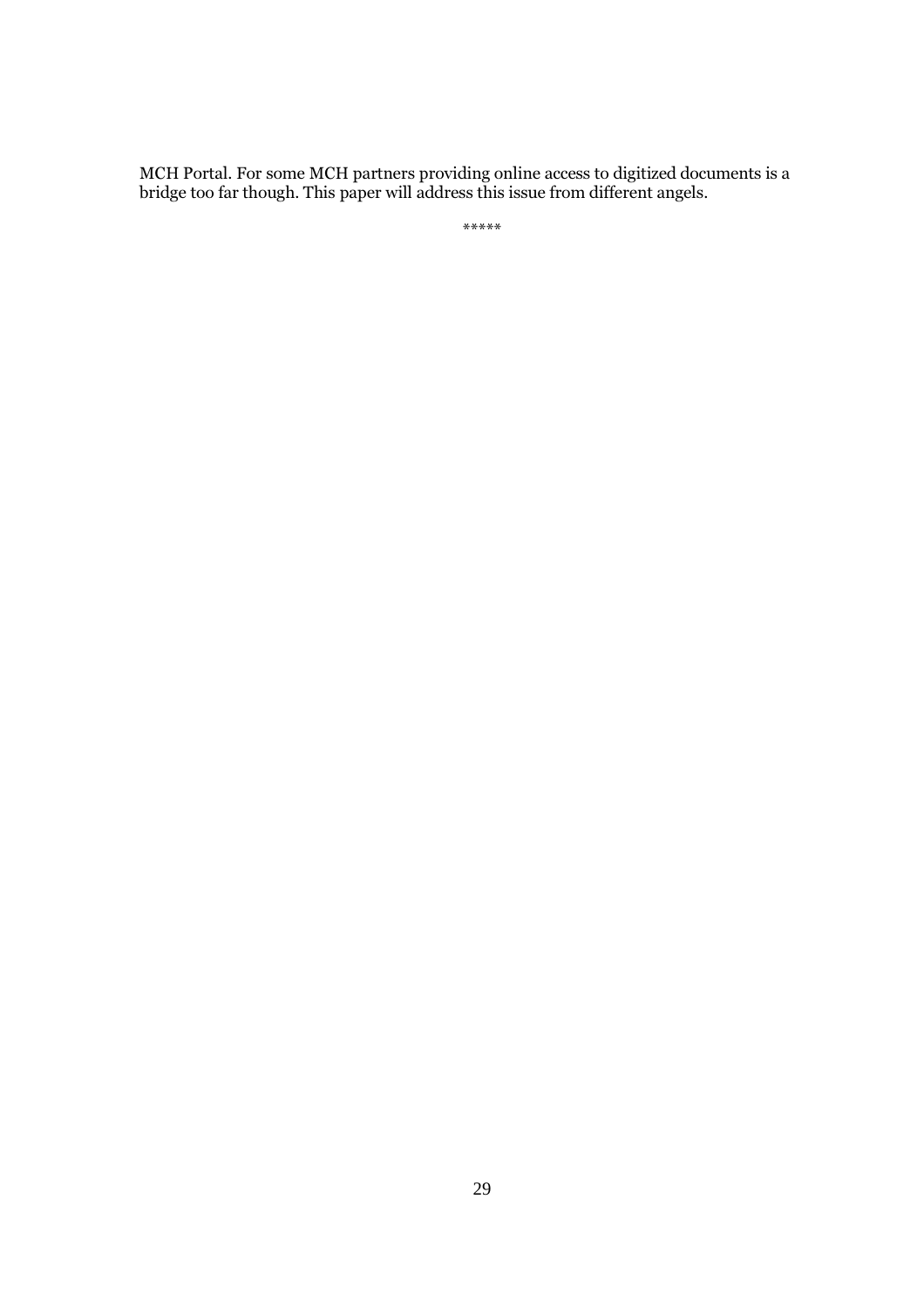## List of participants

Barendse, Dr. René Independent Scholar, the Netherlands rbarends@telfort.nl

## Bes, Drs. Lennart, Ph.D Candidate

Leiden University, the Netherlands lennartbes@gmail.com

Blussé, Prof. Dr. Leonard Leiden University, the Netherlands j.l.blusse@hum.leidenuniv.nl

Chaiklin, Dr. Martha University of Pittsburgh, USA chaiklin@pitt.ed

Cheng Weichung, Ph.D Candidate National Taiwan University, Taiwan Weichungcheng@ntu.edu.tw

Datta, Rajat, Prof. Dr. Jawaharlal Nehru University, India rajatdatta@mail.jnu.ac.in

Dewasiri, Dr. Nirmal University of Colombo, Sri Lanka nrdewasiri@gmail.com

Feddersen, Dr. Carl University of Kristiansand, Norway Carl.F.Feddersen@uia.no

Forberg, Dr. Corinna Independent Researcher corinna.forberg@freenet.de

Ghulam Nadri, Dr. Georgia State University, USA hisgan@langate.gsu.edu

Gommans, Prof. Dr. Jos Leiden University, the Netherlands j.j.l.gommans@hum.leidenuniv.nl

Hoang Anh Tuan, Dr. University of Hanoi, Vietnam Tonkinvn@gmail.com

Jayasena, Drs. Ranjith

Amsterdam Office of Monuments and Archaeology (BMA) ranjithjayasena@yahoo.com

Jeurgens, Prof. Dr. Charles Leiden University, the Netherlands K.J.P.F.M.Jeurgens@hum.leidenuniv.nl

Jha, Murari Kumar, PhD Candidate Leiden University, the Netherlands m.k.jha@hum.leidenuniv.nl

Kuruppath, Manjusha, Ph.D **Candidate** Leiden University, the Netherlands manjusha.kuruppath@gmail.com

Latiff Kahn, Dr. Sher Banu National University of Singapore mlssbalk@nus.edu.sg

Lopez, Ariel C., Ph.D Leiden University, the Netherlands arielcusilopez@yahoo.com

Mailaparambil, Dr. Binu J. University of Bielefeld, Germany binumjohn2002@yahoo.co.in

Malekandathil, Prof. Dr. Pius Jawaharlal Nehru University, India malekandathil@mail.jnu.ac.in

Maloni, Prof. Dr. Ruby University of Mumbai rmaloni53@gmail.com

Odé, Ir. Johannes Educational projects on development cooperation, Rotterdam, the Netherlands johannes.ode@wxs.nl

Om Prakash, Prof. Dr. Delhi School of Economics, India prakash.dse@gmail.com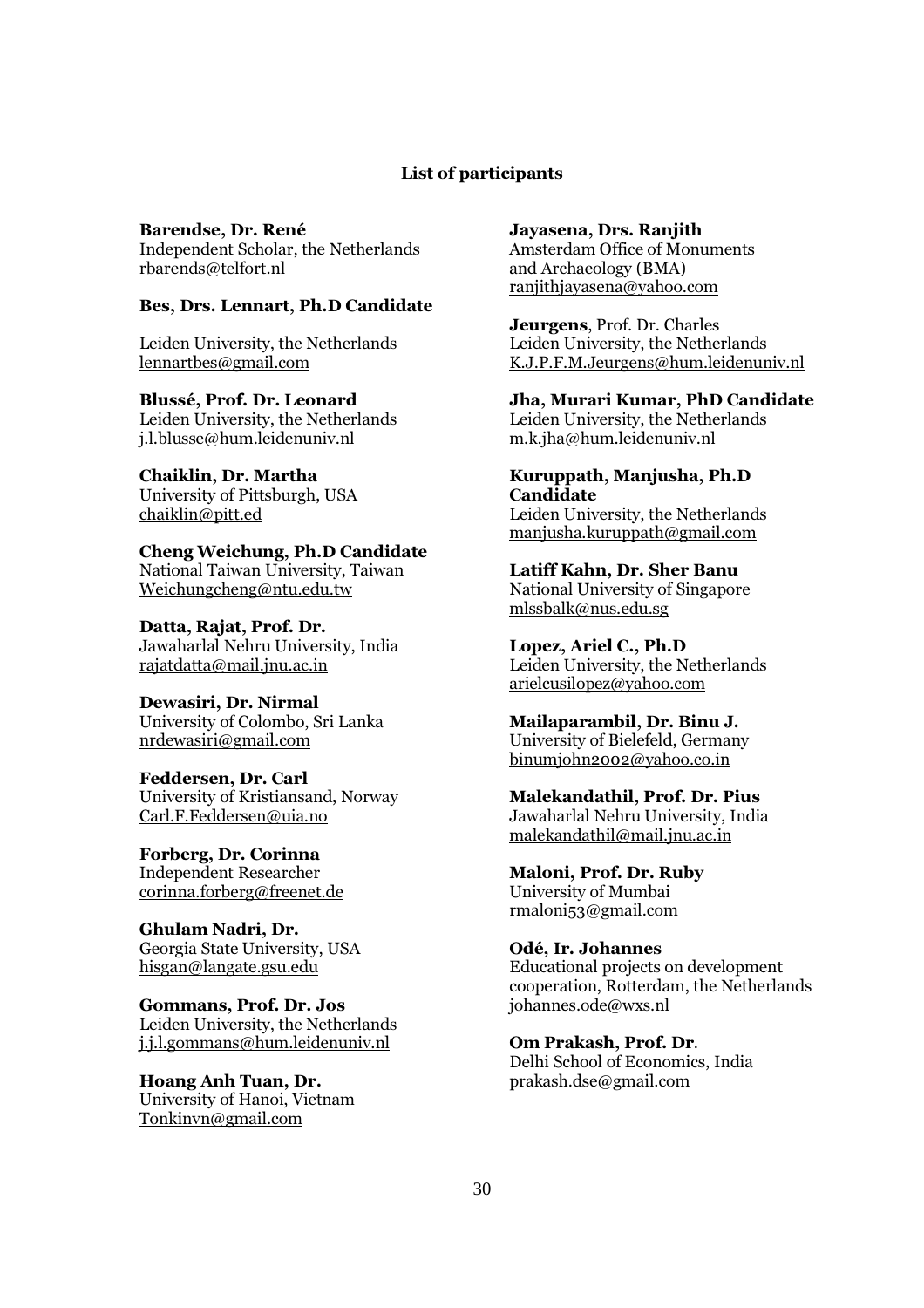Pham, Duc Anh

University of Hanoi, Vietnam anhduclsu@gmail.com

## Purwanto, Prof. Dr. Bambang

Gadjah Mada University, Indonesia purwantougm@yahoo.co.uk

#### Smit, Jinna

National Archives, the Netherlands Jinna.smit@nationaalarchief.nl

## Raben, Dr. Remco

University of Utrecht, the Netherlands r.raben@uu.nl

Raymond, Prof. Dr. Catherine Northern Illinois University, USA craymond@niu.edu

Sharma, Prof. Dr. Yogesh Jawaharlal Nehru University, India yogeshar@hotmail.com

## Schrikker, Dr. Alicia F.

Leiden University, the Netherlands a.f.schrikker@hum.leidenuniv.nl

#### Seneviratne, Nadeera, Ph.D Candidate Leiden University, the Netherlands

tharushi\_s@yahoo.com

## Spierings, Renée, M.phil

Cultural Historian, the Netherlands renee.spierings@gmail.com

# Stolte, Carolien, Ph. D. Candidate

Leiden University, the Netherlands c.m.stolte@hum.leidenuniv.nl

### Wagenaar, Dr. Lodewijk

University of Amsterdam, the Netherlands l.j.wagenaar@uva.nl

## Wang, Yedda Leiden University, the Netherlands yedda.wang@gmail.com

Wibulsilp, Pimmanus Leiden University, the Netherlands miszy14@yahoo.com

#### Wickramasinghe, Prof. Dr. Nira Leiden University, the Netherlands

n.k.wickramasinghe@hum.leidenuniv.nl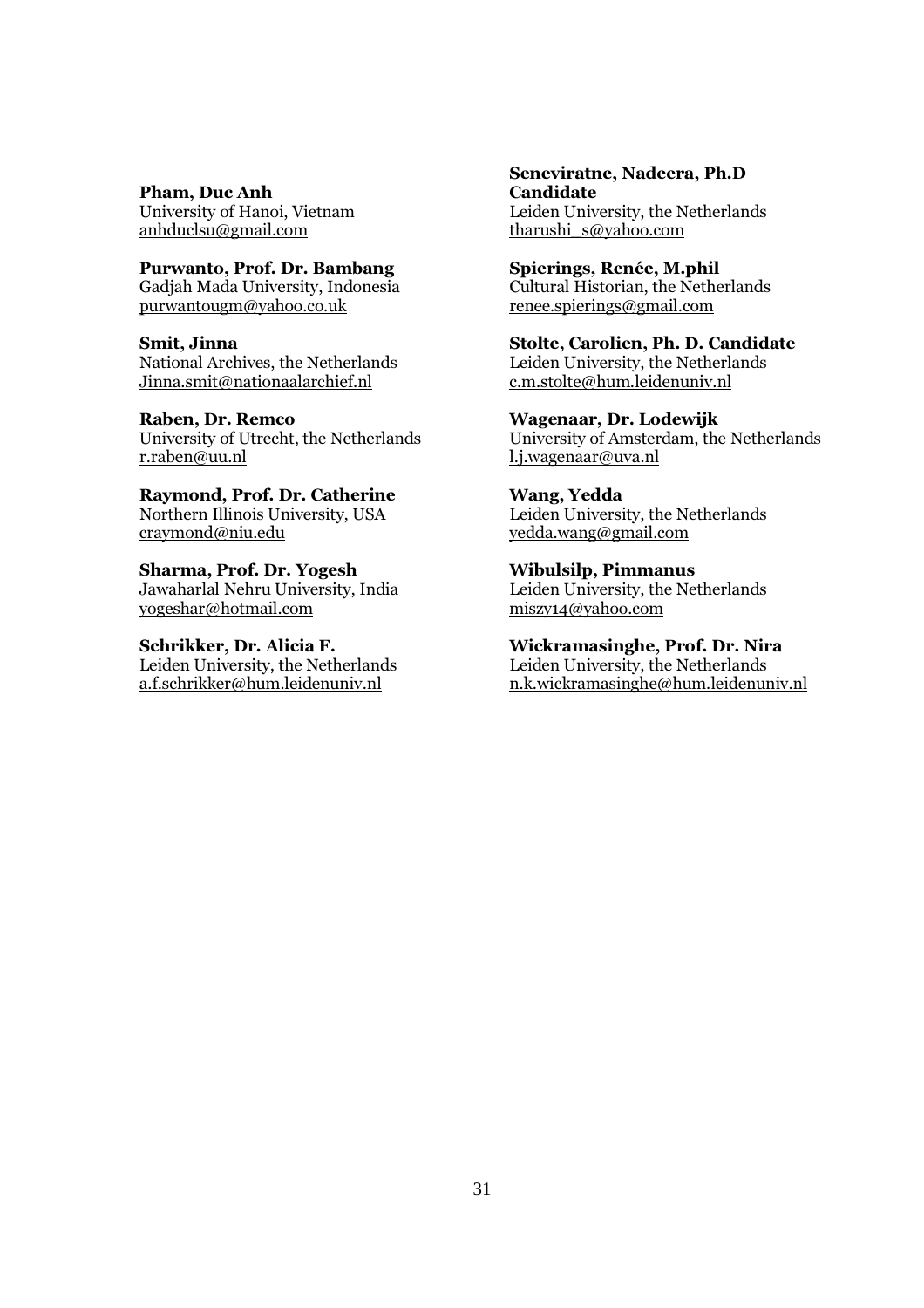#### USEFULL ADDRESSES & CONTACTS

#### Contacts:

Ms Nadeera Seneviratne: Cell : 071 8605638 Email: tharushi\_s@yahoo.com

Dr Nirmal Devasiri Cell: 071 8016200 Email: nrdewasiri@gmail.com;

Dr Lodewijk Wagenaar l.j.wagemaar@uva.nl Cell: [SMS only] +31 6 3070 8214

Dr Alicia Schrikker a.f.schrikker@hum.leidenuniv.nl Cell: [SMS only] +31 620162194

Telephone Sri Lanka: International Dialing Code: Sri Lanka +94, Colombo: 11

## Addresses/Venues:

Colombo University, Reid Avenue, Colombo 7: College House/Senate Room (Monday); Art Faculty Board Room & Department of Economics Seminar Room (Tuesday, central and parallel sessions); Faculty Centre: lunch Monday & Tuesday.

Postgraduate Institute for Archaeology (PGIAR), 407, Bauddhaloka Mawatha, Colombo 7, 2685217, 2699623.

Sri Lanka National Archives (SLNA) 8 Reid Avenue, Colombo 7

#### Restaurants:

Green Cabin, 453, Galle Road, Colombo 3, 2588811

#### Emergencies:

Durdans Hospital, 3, Alfred Place, Colombo 3, 5410561, hotline 5410000.

Embassy of the Kingdom of the Netherlands: 25, Torrington Avenue, Colombo 7, 2510200, Office Hours: Monday-Thursday: 08.30-17.00 hrs Friday: 08.30-14.00 hrs; col@minbuza.nl